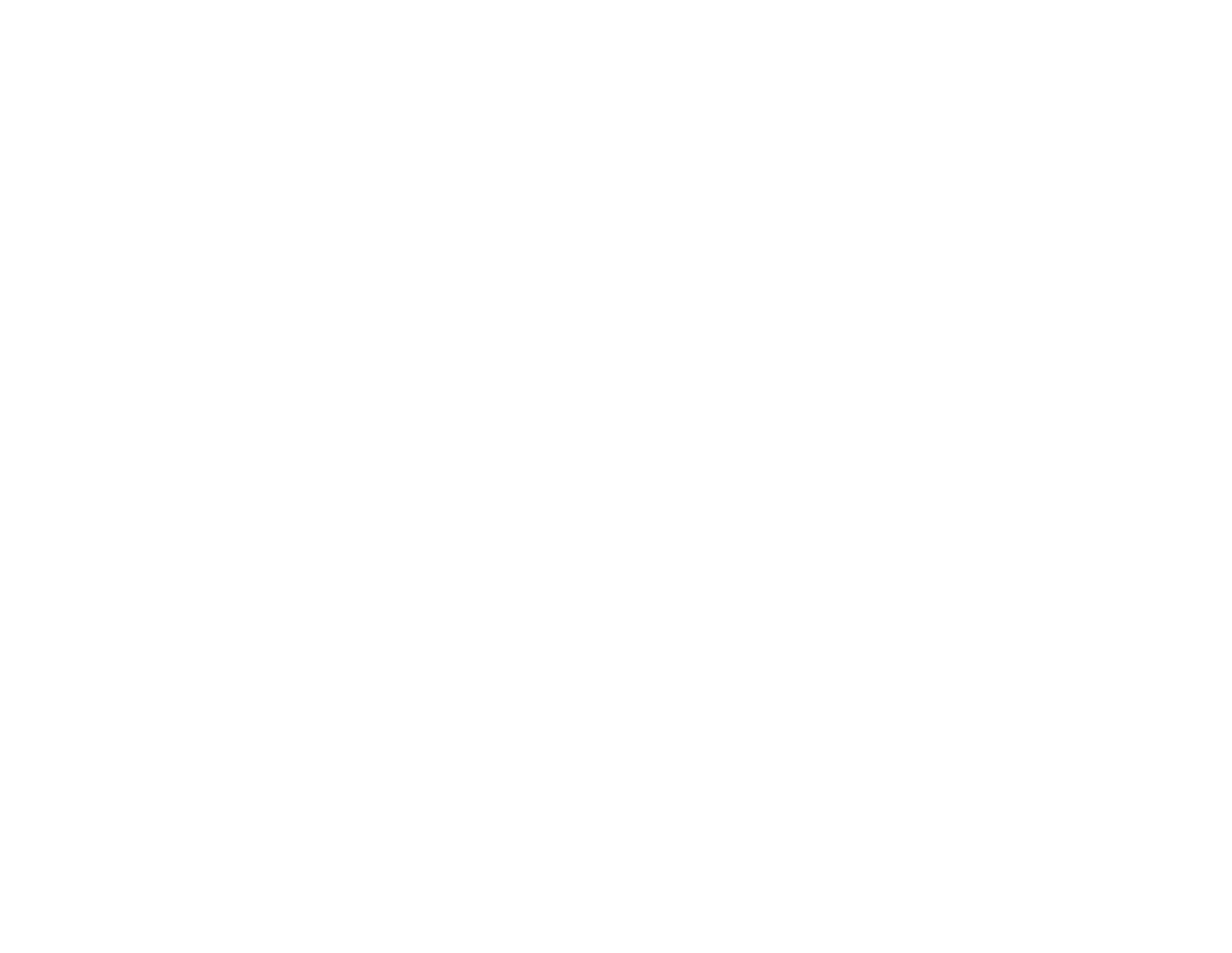- 80. http://pugetsoundanarchists.org/node/349
- 81. http://pugetsoundanarchists.org/node/355
- 82. http://pugetsoundanarchists.org/node/358
- 83. http://pugetsoundanarchists.org/node/359
- 84. http://pugetsoundanarchists.org/node/361
- 85. http://pugetsoundanarchists.org/node/375
- 86. http://pugetsoundanarchists.org/node/379

# *Preface*

The author of this text is a comrade, and is in fact perhaps my closest friend. We first met after we had both moved to Seattle in Autumn of 2006, both needing to leave the towns where we had grown up, and both hoping to fall into a vibrant anarchist milieu.

When we arrived in Seattle we felt disappointed with the almost nonexistant anarchist activity happening in the city and it quickly became clear to us that there was no anarchist milieu, at least not any that we could identify with. If we wanted to participate in an anarchist space in Seattle, we were going to have to begin building that space ourselves.

After a year or so of participating in social gatherings, becoming regulars at vegan cafes, and volunteering at book stores we began to meet others with ideas similar to ours and, in 2008, we eventually formed the only explicitly anarchist house in the city at that time.

Things in Seattle have changed immeasurably since then, and I feel that it is important to recognize that in the context of this piece. Everything that happened over this past winter has been the result of a slow process of creating an anarchist space in Seattle and I feel that these actions would not have been possible even two years ago. When the author of this piece and I met in 2006, *nothing* existed for us in Seattle.

The author asked me, in regards to this text, if I thought that anyone would find it relevant. Other cities are not Seattle, the same tactics cannot always be applied in different regions, and as for the folks living in Seattle themselves, they were there throughout the winter. Why would they desire to read another account?

My own personal desire to see this text in it's finished form is a selfish desire. It is an account of my own struggle, as well as an account of the struggles of all those that took to the streets in the Winter of 2011. To me, the most important things about this text are not only the actions that were carried out, but also the people involved in carrying out those actions. The friends that had each others' backs in the streets, dearresting some and making escape possible for others, the friends that took me out to breakfast when I got home after being in jail all night, the friends that spent days in jail and never once regretted it, eager to get back into the streets once they got out, and all the new friends that participated in their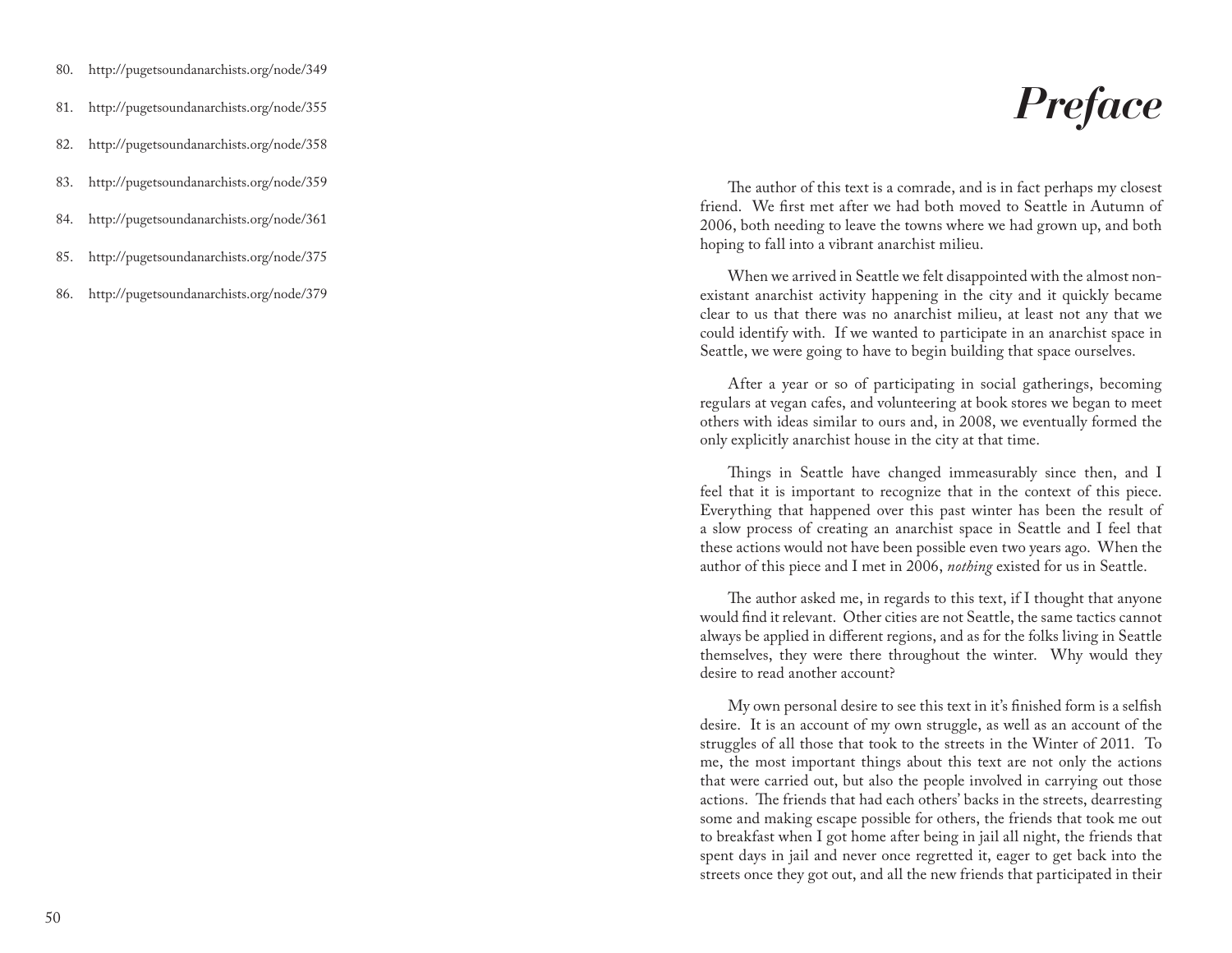first black bloc, went through their first arrest, and still could always be heard screaming "fuck the police!"

The friendships and bonds that have formed out of struggling in the streets together have made us a force to be reckoned with. We are stronger now after having been to jail together, doing support work together and talking to each other at the assemblies. We recognize each other's tendencies toward syndicalism, insurrectionist and even green and primitivist thought but in the streets we all wear black.

When I read these pages I cannot help but feel a little choked up, knowing that if I had varied the course of my life even just a little, I may not have ended up here in this place, with these friends.

Seattle has been more quiet since this past Winter, that much is certain, but it has not been silent. We are still here, still fighting, still reeling with a desire to hold onto whatever momentum is left and continue to further our struggle.

As far as those in other places, it is my hope that they will find ideas and inspiration from these pages, but ideas are nothing without some fierce individuals willing to put everything on the line in order to realize them.

Find each other.

- R

- 64. http://pugetsoundanarchists.org/node/244
- 65. http://pugetsoundanarchists.org/node/244
- 66. Text available here: http://pugetsoundanarchists.org/node/380
- 67. http://spdblotter.seattle.gov/2011/04/25/wastate-justice-based-policing-initiative/
- 68. http://pugetsoundanarchists.org/node/196
- 69. http://pugetsoundanarchists.org/node/277
- 70. Of course, attacks *are* risks. Still, it's noteworthy that only a handful of people have been caught during attacks in the Puget Sound in recent years. Some of these had attempted particularly risky acts, such as smashing the windows of a police station in front of several witnesses. All of them faced felony charges and could hardly portray themselves as a non-violent protestors caught in the crossfire. But in each case, the prosecutor was eventually forced to reduce the charges to misdemeanors carrying sentences of community service. In comparison, arrests occurred at almost every demonstration and at one simple jail solidarity gathering, although most of these charges were dropped or never filed.
- 71. See, for example, this chronology documenting many attacks in the Puget Sound before the time frame discussed in this article: http://pugetsoundanarchists.org/node/84
- 72. http://pugetsoundanarchists.org/node/375
- 73. http://pugetsoundanarchists.org/node/251
- 74. http://pugetsoundanarchists.org/node/538
- 75. http://pugetsoundanarchists.org/node/251
- 76. http://pugetsoundanarchists.org/node/203
- 77. http://pugetsoundanarchists.org/node/249
- 78. http://pugetsoundanarchists.org/node/286
- 79. http://pugetsoundanarchists.org/node/277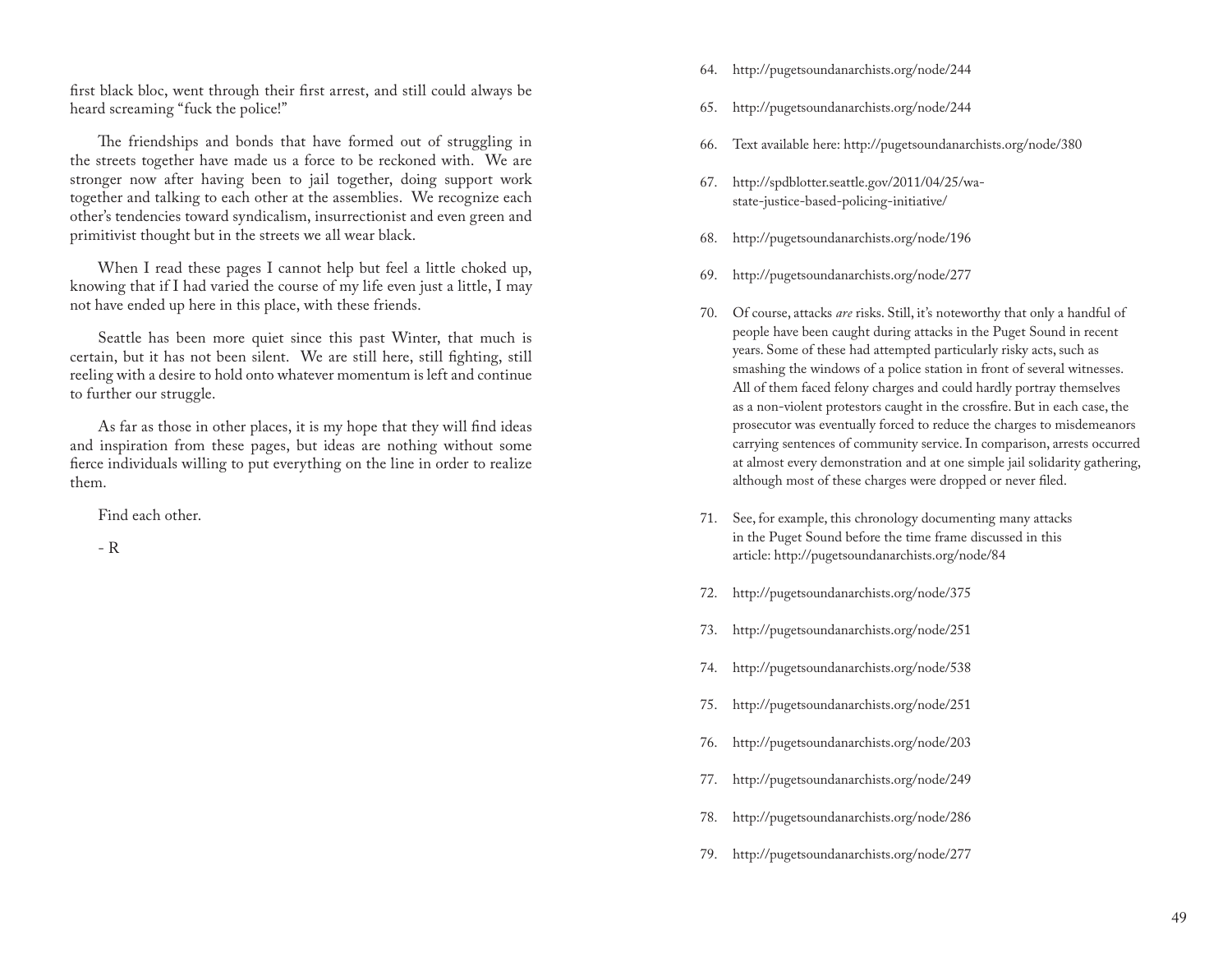- 47. Officers did manage to grab two demonstrators at random. Both were charged with misdemeanor obstruction; the charges were later dismissed.
- 48. http://pugetsoundanarchists.org/node/207
- 49. Reported on here in the section titled "February 18th: More Militants Get Organized": http://blackorchidcollective. wordpress.com/2011/04/26/reflections\_antipolice\_seattle/
- 50. http://www.seattlepi.com/local/article/Police-give-moredetails-about-violent-Friday-1030007.php
- 51. http://pugetsoundanarchists.org/node/265
- 52. One person was arrested and charged with the breaking of the cruiser window; but without any evidence that he was involved, it seems unlikely the charges will stick.
- 53. http://pugetsoundanarchists.org/node/203
- 54. As reported on the Glenn Beck show: http://www. youtube.com/embed/3HEGtPVEFrY
- 55. More information: http://denverabc.wordpress. com/2011/06/16/update-5-on-amelia-nicol/
- 56. http://www.komonews.com/news/local/117012473.html
- 57. http://pugetsoundanarchists.org/node/219
- 58. http://pugetsoundanarchists.org/node/267
- 59. http://seattletimes.nwsource.com/html/localnews/2014360359\_ protests01m.html?syndication=rss
- 60. http://www.seattlepi.com/local/article/Police-Williamsfamily-not-to-blame-for-violent-1019305.php
- 61. http://www.facebook.com/note.php?note\_id=203268553021174
- 62. http://www.komonews.com/news/local/116538618.html
- 63. http://www.seattlepi.com/local/article/Police-arrest-3-in-latest-downtown-protest-1043381.php

## *Introduction*

When I moved to Seattle many years after the infamous upheaval of 1999, I found almost no remnants of whatever had existed here. Certainly, I could find other anarchists, but for a long time I found myself in variations of the same conversation: *How do we reach each other? What are we doing? Why does nothing happen?*

And then, finally, I was with other anarchists in the street—friends and acquaintances, but others, too. *Who are all these people?* We were all in black masks. This was the first black bloc in Seattle in about a decade. Hundreds of posters all over town had announced a demonstration against police violence in the middle of Capitol Hill as part of the West Coast Days of Action Against State Violence April 8-9, 2010. The size of the demonstration was modest—probably around 80 people—but nearly half the crowd came en bloc.

Anarchists in the Puget Sound 1 had been inspired by recent events elsewhere: the Greek insurrection of December 2008, the riots following the murder of Oscar Grant in 2009 in Oakland, and, most recently, the wild and disruptive demonstrations in Portland. 2 These were significant to us for many reasons. Anarchists played an active and critical part in all of them; they showed that people can actively resist the violence of police; they revealed that when people act on their rage, they open a space in defiance of the violence of everyday life. In this space, new social relations come to be as the authority of the state and capital are challenged. These distant fires had stirred the flames in us, and we took the streets that day ready for a fight.

But if the mild clashes of April 9 set off any sparks, they didn't seem to catch in the moment. At one point, cops used their bikes as mobile barriers to push the crowd out of the street and onto the sidewalk. As a cop on a horse cornered the group, one demonstrator tossed a paint bomb right at the cop's head. Incredibly, the paint-filled light bulb bounced unbroken off the helmet of the dazed cop, whose only reaction was a look of dim confusion. The paint bomb broke harmlessly on the street in a red splatter. Worse, the blow didn't embolden the crowd. Instead, there was a collective gasp of shock: *I can't believe someone did that!*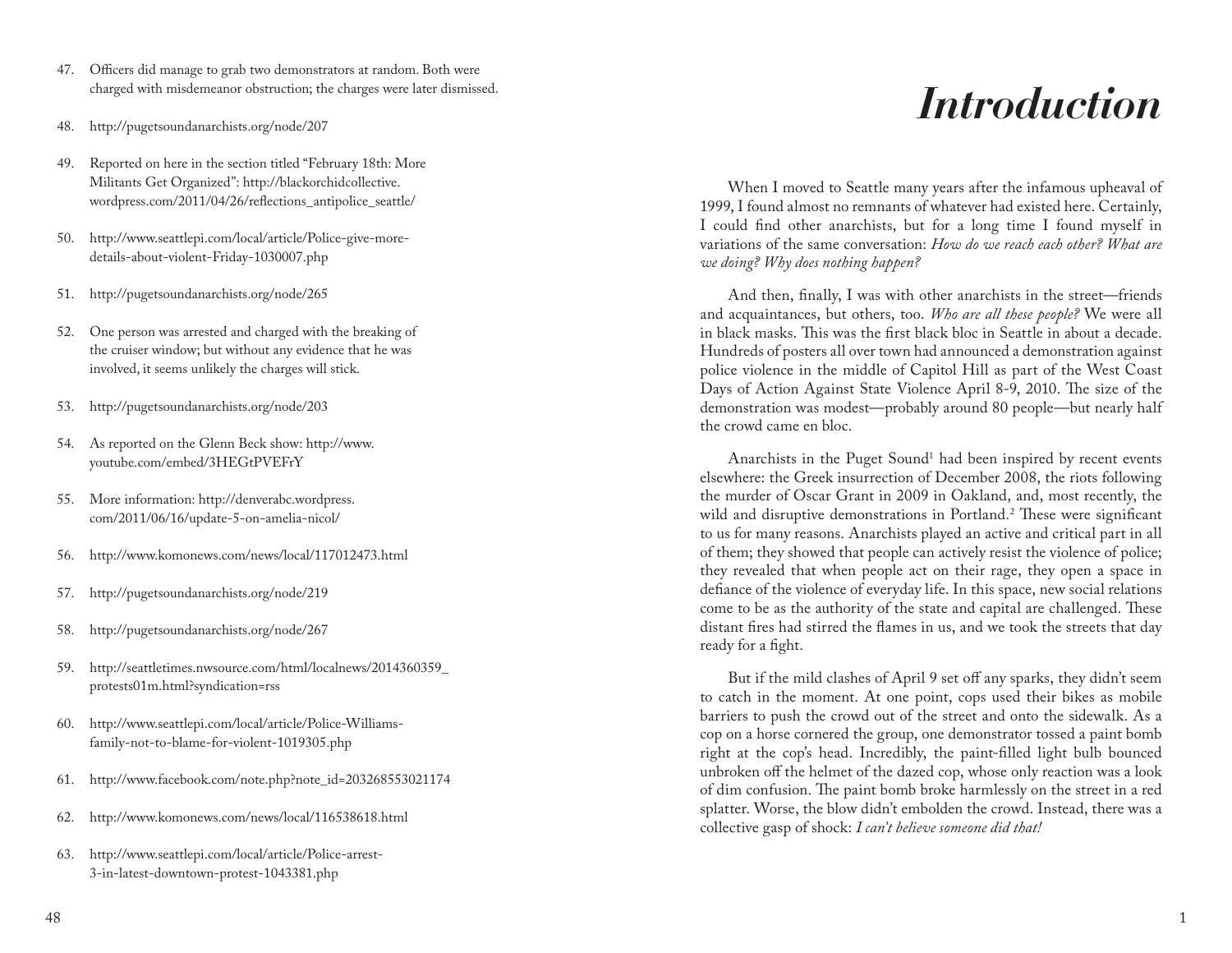In the end, the police cleared the streets, beating and arresting three demonstrators and capturing two others blocks away after they left. Despite the fact that the police had committed the only real violence, the five arrested faced charges including assaulting an officer and rioting. In addition, the local anti-authoritarian scene was soon parroting familiar stereotypes: *those people ruined the protest for the rest of us; violence never solves anything.* I went home having experienced a harsh reminder of where I was. This wasn't Greece, or even Oakland, or even Portland. I lived in Seattle. The spell of social peace isn't broken here. *Nothing happens*.

Less than a year later, anarchists were in the streets in black masks again. But I wasn't lost in what I wished could happen. Something *was* happening. The occupied streets, the broken glass of police cruiser windows, the undercover forced out of the demonstration with a blow to the head, the smoke bombs hurled to keep horse cops at bay, the youth chanting "Eye for an eye, a pig's gotta die!"—Seattle was seeing revolt explode beyond the control of both managed protests and state repression. This wasn't an insurrection like Greece, or even a series of riots like Oakland. But for a brief period between January and March 2011, people broke years of inertia to interrupt the social peace. And, as in the struggles that had inspired us the preceding April, anarchists played a critical role in fueling the flames.

- 31. http://www.seattlepi.com/local/article/Police-gave-directcomplaint-line-to-family-of-991108.php?source=rss
- 32. http://www.sngi.org/neighborhood/epcpc.php
- 33. http://slog.thestranger.com/slog/archives/2011/02/04/ police-accountability-forum-panelists-call-for-moretransparency-crowd-calls-for-diazs-head-on-a-pike
- 34. http://slog.thestranger.com/slog/archives/2011/01/06/the-strangerwill-sponsor-a-police-accountability-forum-on-feb-3
- 35. http://www.facebook.com/pages/JT-Williams-Organizing-Committee/164277430263459
- 36. http://slog.thestranger.com/slog/archives/2010/09/17/williamsprotestors-march-on-city-hall-deliver-list-of-demands-to-mayor
- 37. http://www.facebook.com/note.php?note\_id=203268553021174
- 38. Remember that several of the people murdered by police in the Puget Sound in the prior week were killed by tasers, not gunshots.
- 39. Text available here: http://pugetsoundanarchists.org/node/145
- 40. http://pugetsoundanarchists.org/node/159
- 41. Seattle Solidarity Network is not explicitly anarchist but was founded by anarchists and operates on anarchist principles. http://libcom.org/library/seasol-interview
- 42. http://seattletimes.nwsource.com/html/ localnews/2014126258\_apwaseattlepoliceforum.html
- 43. http://seattletimes.nwsource.com/html/ localnews/2014126258\_apwaseattlepoliceforum.html
- 44. At one of the later demonstrations in March, to general amusement, a cop was overheard warning others: "Be careful. Those flagpoles aren't just… they're not just flagpoles. They're also… uh, sticks. Not unlike ours."
- 45. Text available here: http://pugetsoundanarchists.org/node/159
- 46. Text available here: http://pugetsoundanarchists.org/node/202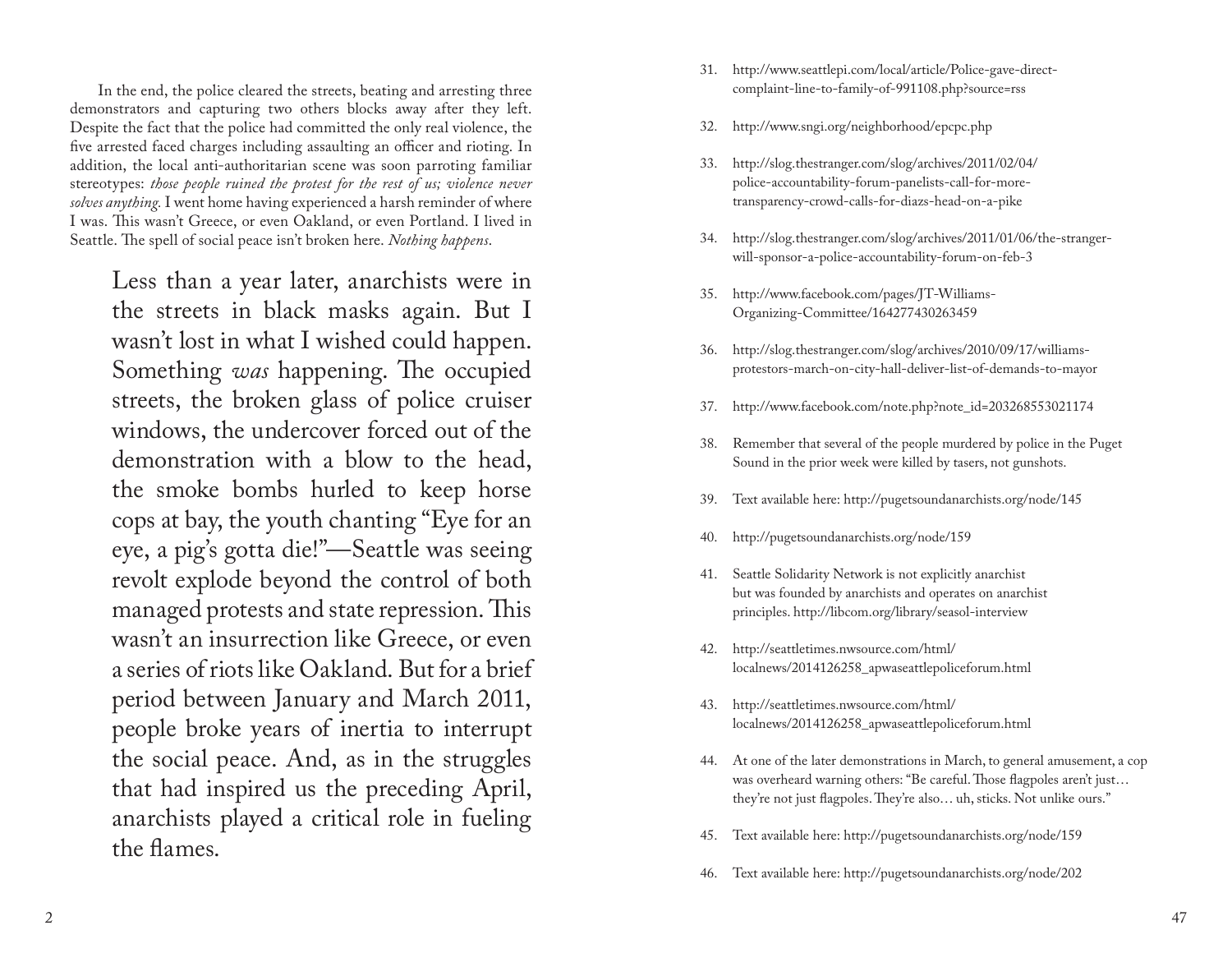- 14. For example, http://arcticcirclecollective.info/file\_download/25/nopolice.pdf and http://tan.anarchyplanet.org/files/2010/04/PoliceViolencePosterTAN.jpg
- 15. http://arcticcirclecollective.net/articles/31/some-people-shoot-back
- 16. http://anarchistnews.org/?q=node/12644
- 17. http://arcticcirclecollective.net/articles/51/
- 18. http://www.thestranger.com/seattle/what-some-seattlecops-think-the-problem-is/Content?oid=6266406
- 19. http://arcticcirclecollective.net/articles/54/john-williamswas-murdered-by-seattle-cop-ian-birk
- 20. http://arcticcirclecollective.net/articles/51/seattle-cops-kill-again
- 21. http://seattletimes.nwsource.com/html/ localnews/2012769201\_copshooting01m.html
- 22. http://seattletimes.nwsource.com/html/ localnews/2014497350\_inquest15m.html
- 23. http://arcticcirclecollective.net/articles/61/call-toparticipate-in-anarchist-assembly-september-21st
- 24. http://www.capitolhillseattle.com/2011/01/28/race-justice-andian-birk-what-spd-chief-told-east-precinct-community
- 25. http://www.seattlepi.com/local/article/Police-brass-Shooting-was-unjustified-and-1016449.php
- 26. http://www.seattlepi.com/local/article/No-charges-inwoodcarver-shooting-by-Seattle-1016227.php
- 27. http://mayormcginn.seattle.gov/statement-by-mayor-mcginn/
- 28. http://www.komonews.com/news/121035204.html
- 29. http://www.seattlepi.com/local/article/Police-gave-directcomplaint-line-to-family-of-991108.php?source=rss
- 30. The Police Department's record of the minutes of this meeting are available here: http://seattletimes.nwsource.com/ABPub/2011/02/02/2014113681.pdf

*Violence, Counterattacks, and Counter-Information: A Brief Background to Anti-Police Tension in the Puget Sound*

It would be an exaggeration to claim that anarchists are responsible for the most remarkable resistance to the police in the recent history of the Puget Sound. On the contrary, anarchists had no perceivable role in a string of unconnected attacks against police in 2009. For months, any casual reader of the mainstream media could learn that shots were being returned to cops and finding their targets.

Individual armed resistance to the police deserves analysis from anarchists, but falls outside of the scope of this article. I only have space here to mention the two most widely reported attacks.

> 1. On the night of October 22, four Seattle police **L**. vehicles were firebombed in the East Precinct parking lot. A little over a week later, on Halloween night, two officers parked in a residential area were ambushed with gunfire from a car. One of the two, Timothy Brenton, was killed; his partner returned fire but the assailant escaped. The next week, police shot and arrested Christopher Monfort after a neighbor reported that his car matched the description of the one used in the attack. Police also claimed to have found in his apartment an assault rifle matching the bullets used in the killing and bomb-making materials, as well as other materials linking him to the shooting and bombings.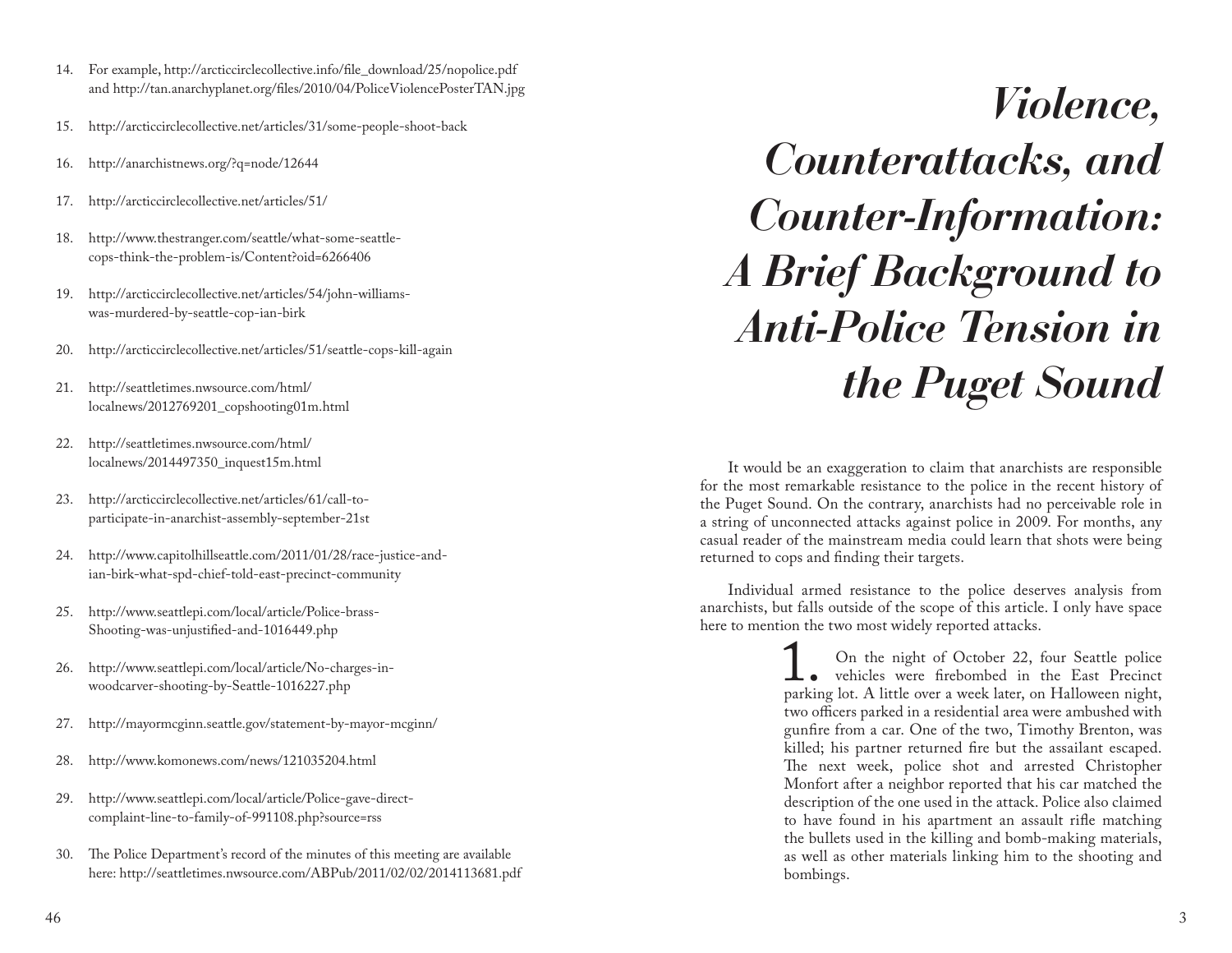### *Endnotes*

2. On the morning of November 29, a man named<br>Lakewood, Washington, where four police officers were Maurice Clemmons walked into a cafe in Lakewood, Washington, where four police officers were working on laptops before their shift. Clemmons opened fire on the officers, killing them, but did not aim at any other customers or the two baristas. Police went on to militarize the neighborhood where Brenton was killed a month earlier, using armored vehicles to block roads and a robot to destroy a house where Clemmons was suspected of hiding. The police eventually found Clemmons early on the morning of December 1 and shot him dead.

These shootings took place in the midst of a string of high-profile instances of police violence:

> In May 2009, Christopher Sean Harris was chased down a street in Belltown by two cops. The cops had not identified themselves to Harris. Deputy Matthew down a street in Belltown by two cops. The cops Paul shoved Harris' head into a wall and crushed it, resulting in a catastrophic brain injury that finally won Harris a \$10 million settlement after it came out that police had lied to paramedics about how Harris was injured. It is unlikely Harris will recover.

> In November 2009, 15-year-old Malika Calhoun<br>was slammed into a wall and punched twice while<br>being detained in a holding cell by King County Sherriff's was slammed into a wall and punched twice while being detained in a holding cell by King County Sherriff's Deputy Paul Schene. Schene had already shot two people, killing one of them; the legal system ruled these shootings "justified." Schene was later acquitted of all charges relating to his assault of Calhoun.3

> **3.** On April 17, 2010, a group of Hispanic men were pulled over near Lake Union. Officer Shandy Cobane asserted: "I'm going to beat the fucking Mexican pulled over near Lake Union. Officer Shandy Cobane asserted: "I'm going to beat the fucking Mexican piss out of you homey. You feel me?" and stomped on one of the men as he lay complying on the ground. No charges were filed against Cobane.4

- 1. The Puget Sound is a geographical region that contains Seattle and other cities, including Tacoma and Olympia. The larger demonstrations and actions of winter 2011 were centered in Seattle. However, stronger regional connections developed among anarchists in the Puget Sound during this period, and there was much collaboration between anarchists from different cities. The actions during this time in Seattle were not just the work of Seattle anarchists, but of anarchists from throughout the region.
- 2. More information here: http://www.indybay.org/newsitems/2010/03/31/18643470.php
- 3. http://www.youtube.com/watch?v=3I2Eefd8QMI
- 4. Local anarchist coverage of the attack (including video): http://pugetsoundanarchists.org/node/72
- 5. Local anarchist coverage of the assault (including video): http://arcticcirclecollective.net/articles/27/we-are-all-jaywalkers
- 6. Here it is worth noting that in some places, the police are moving to make videotaping a cop illegal: http://gizmodo. com/5553765/are-cameras-the-new-guns
- 7. http://community.seattletimes.nwsource.com/ mobile/?type=story&id=2010225068
- 8. http://www.q13fox.com/news/kcpq-110909-investigationfolo,0,3489621.story
- 9. http://seattletimes.nwsource.com/html/ localnews/2010392869\_shootingjustice01m.html
- 10. http://www.youtube.com/watch?v=UMqZSYOKAjc
- 11. http://seattletimes.nwsource.com/html/ localnews/2012033968\_monfort05m.html
- 12. http://denverabc.wordpress.com/2010/03/23/ christopher-monforts-speech-in-court/
- 13. http://www.komonews.com/news/69871462.html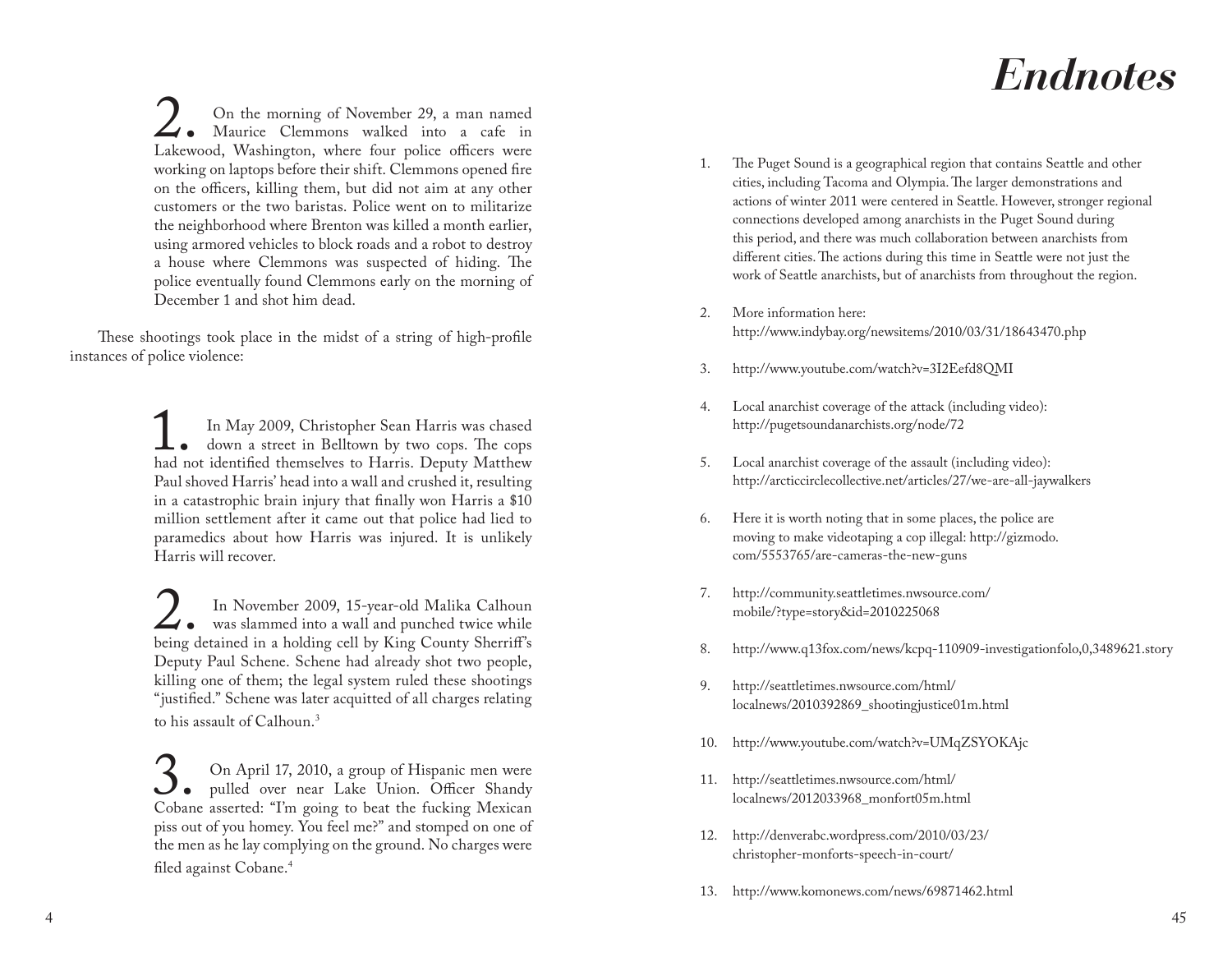March 15, Olympia, WA: A police substation is • firebombed. The action is unclaimed.

**11. March 15, Santa Cruz, WA:** A police cruiser is attacked with glass etching cream and its tires slashed. The communique reads, "Seattle. Montreal. Bahrain. is attacked with glass etching cream and its tires slashed. The communique reads, "Seattle. Montreal. Bahrain. Fuck the pigs."81

**12.** March 15, Vancouver, BC: A probation office is vandalized with anti-cop and anti-prison slogans. Pro-tourism signs are also obscured with paint. A is vandalized with anti-cop and anti-prison slogans. Pro-tourism signs are also obscured with paint. A communique declares the sabotage as "a small act of solidarity with comrades in prison on hunger strike in Chile and with comrades in the Puget Sound fighting the police!"82

**13.** March 17, Montreal, Quebec: Several vehicles<br>Quebec are doused in paint stripper and have their tires slashed. belonging to the Public Security Ministry of Quebec are doused in paint stripper and have their tires slashed. A communique states solidarity with people struggling against the police in Seattle and the Pacific Northwest.<sup>83</sup>

**14. March 18, Philadelphia, PA:** A bank's windows are smashed, and a communique claims solidarity with struggles in the Puget Sound and elsewhere.<sup>84</sup> are smashed, and a communique claims solidarity with struggles in the Puget Sound and elsewhere.<sup>84</sup>

**15.** March 20, Portland, OR: The windows and ATMs of a bank are destroyed and anti-police slogans are painted across the building. This is done in the ATMs of a bank are destroyed and anti-police slogans are painted across the building. This is done in the presence of a cop, who chooses not to engage the hostile mob. The action was claimed in solidarity with anarchists in Seattle and Olympia.85

**16.** March 21, Montreal, Quebec: Windows are smashed and paint is thrown on the walls of two security companies. The communique explains, "One company smashed and paint is thrown on the walls of two security companies. The communique explains, "One company was attacked for its role in the installation of CCTV cameras and the other because it trains security agents. Take aim and target those complicit in the maintenance of this society of domination. Solidarity to the Northwest U.S. in their struggle against the pigs & to Montreal area anarchists facing state repression."86

On June 14, 2010 Seattle cop Ian Walsh began<br>harassing multiple young people attempting to<br>cross Martin Luther King Jr. Way. When two young black harassing multiple young people attempting to cross Martin Luther King Jr. Way. When two young black women refused to passively accept his verbal and then physical aggression, he responded by punching one in the face and then arresting both.<sup>5</sup>

The victims of these assaults were all attacked for petty defiance of authority—such as jaywalking—or without any reason at all. These incidents don't indicate an increase in the violence perpetrated by the police; the police have always been brutal. Rather, while the corporate media ignore or downplay police violence whenever possible, all these events were caught on video. When police are caught red-handed, even the complicit media can be forced to show their true face, lest their legitimacy be challenged by video websites. 6

Rather than expose the growing tension between the population and the police, corporate media were careful to hide it behind a narrative of individual instances of "bad apple" police violence on one hand and the supposed insanity of Monfort and Clemmons on the other. In the *Seattle Times*, a spokesperson for the police called Brenton's death an "act of terrorism." 7 A local Fox News affiliate alleged that a confidential source had reported that child porn was found on Monfort's computer 8 ; no other news sources ran this information and the city never filed such charges. The *Seattle Times* also reported that Clemmons had previously been convicted of a felony child rape charge among other crimes. 9 According to the *Times*, this was evidence of his deteriorating mental health—the only plausible reason one would take up arms against the police.

Clemmons never got a chance to speak for himself, but there's no need to speculate about Monfort's feelings. Monfort used his appearances in court and in the media to present a coherent critique. Despite surviving being shot in the head only to face the death penalty in prison, Monfort was calm, collected, and assertive—not at all the madman the media had presented. In particular, he decried officer Schene's beating of Calhoun. In court, he read aloud a list of people killed by cops in Washington state.<sup>10</sup> His courtroom statements became infamous; in another, he said, "We've had enough. The people will not take it any longer. We will not take it any longer. We'll fight and we're everywhere. You can't see us coming."11 He openly invoked the language of war.12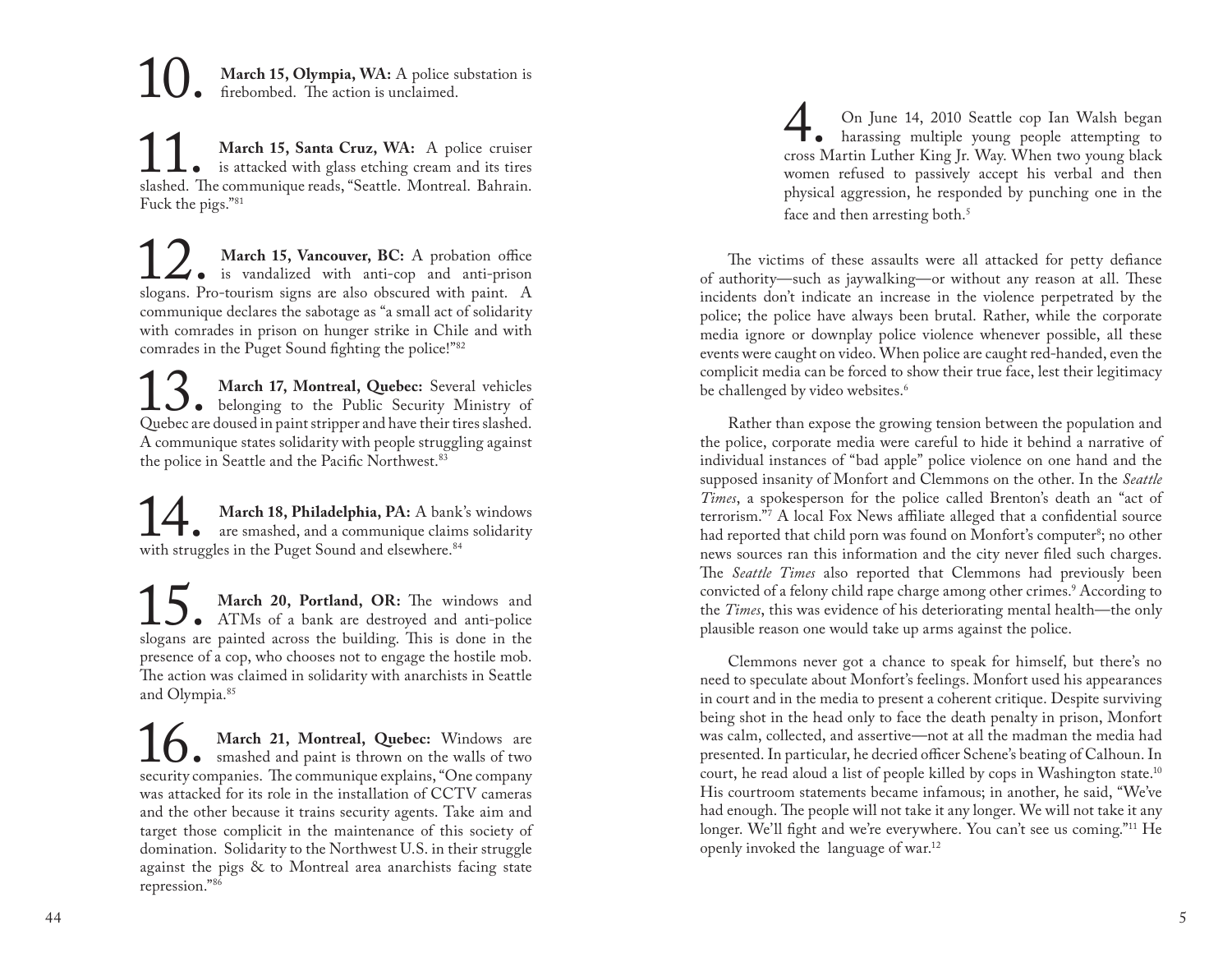The King County prosecutor recognized this, declaring that, in trying him with the arson and shooting, he was accusing Monfort of waging "his own personal war" against Seattle police.13 He wasn't the only one capable of recognizing the significance of Monfort's transgression. Many people cheer attacks against the police, as a result of day-to-day experiences of being abused by them. Although he was caught, Monfort had accomplished a deed many dream of carrying out. It's difficult to gauge how widespread this sentiment is; it is often shouted down by the moral outrage of the good citizens who side with the police. On the blog for *The Stranger*, Seattle's supposedly "alternative" weekly newspaper, moderators franticly erased any comments that implied an understanding of why people would attack police.

#### Liberal Reform and Social War

While the forces of order sought to isolate Monfort, anarchists set out to connect his acts—and individual instances of police violence14—to the invisible war hidden by the façade of social peace. At the previously mentioned demonstration against the police on April 9, 2009, anarchists distributed a leaflet titled "Some People Shoot Back," which explained:

*Almost none of the media coverage about Monfort mentioned the brutal beating of the 15-year-old girl, or the many other instances of police violence that motivated Monfort. This is because the media and the police work for the same power structure: a power structure that demands we all remain obedient while they rob us, exploit us, bully us, and lie to us, and then punish us with the utmost cruelty when we break one of their rules, or fight back. This is a system built on our misery. It is no coincidence that sometimes people snap, and do whatever they can to fight back against the agents of this system. To win just a moment of justice, a moment of vengeance. They are the bravest of us, the most honest.15*

Anarchists defended Monfort's act and called for prison solidarity for him,<sup>16</sup> insisting that all attacks on the police deserve support while also articulating that the struggle for freedom does not need more martyrs.

**3. February 27, Portland, OR:** The windows are smashed out of a police substation, "in solidarity with our comrades in Seattle and the recent uprisings against the smashed out of a police substation, "in solidarity with our comrades in Seattle and the recent uprisings against the police on the west coast."75

**February 28, Portland, OR:** Two banners are dropped in high-traffic areas, reading, "History tells us that the police are the real criminals—stop them" and "The dropped in high-traffic areas, reading, "History tells us that the police are the real criminals—stop them" and "The police are legalized terrorists—stop them." This coincides with the "West Coast Days of Action Against the Police and the Prison World They Maintain,"76 called for by Seattle anarchists in response to police repression

**5. February 28, Tacoma, WA:** A police department building is attacked. All its windows are smashed out and its facade stained with paint. A communique explains, building is attacked. All its windows are smashed out and its facade stained with paint. A communique explains, "this was done as part of the West Coast call out for two days of action against the police."77

6. **Early March, Seattle, WA:** Several *Stranger*  newspaper boxes are burned.

**March 4, Seattle, WA:** The ATMs are glued and windows splashed with black paint at a Chase bank. A communiqué explains, "This act of revenge was done not windows splashed with black paint at a Chase bank. A communiqué explains, "This act of revenge was done not simply against the bank but against the police who protect the tortuous coils of capital."78

**8.** March 4, Olympia, WA: Two police cruisers and a police station are smashed up in solidarity with Seattle and against the police everywhere.<sup>79</sup> a police station are smashed up in solidarity with Seattle and against the police everywhere.<sup>79</sup>

**9.** March 14, Tacoma, WA: A police cruiser is vandalized with paint and glass etching cream. This action is claimed in solidarity with the anarchist hunger strikers of the with paint and glass etching cream. This action is claimed in solidarity with the anarchist hunger strikers of the Caso Bombas.<sup>80</sup>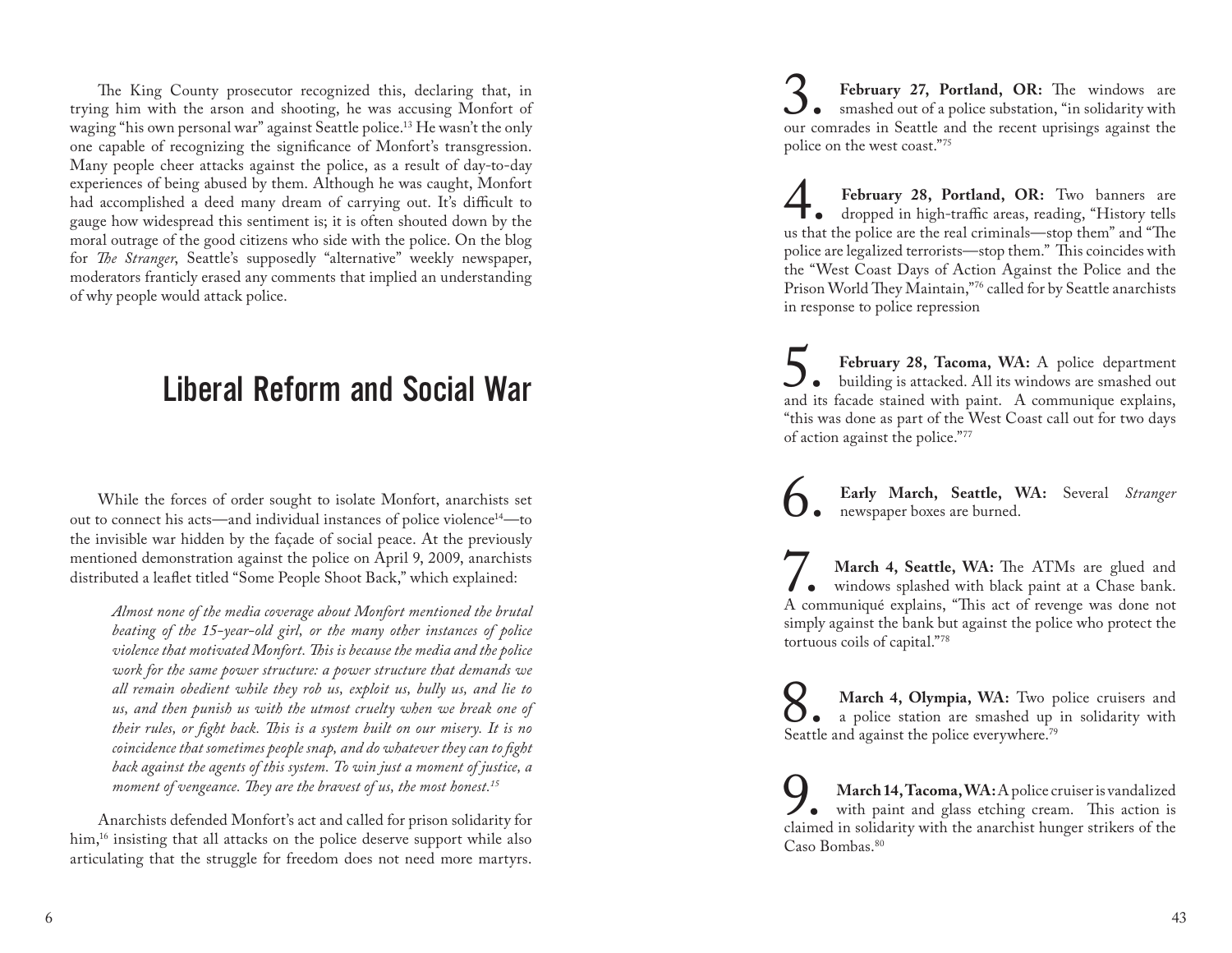but the frequency of these increased through February and March 2011. It's impossible to tell, but this seems to indicate that new people were taking up this approach. Covert attacks also serve to strengthen existing connections between anarchists, preparing them for future acts. As one communiqué put it, "These acts of sabotage not only allow us to lash out at the symbols of domination in our lives, but also serve as a means to forge bonds of trust and experience acting with one another."72

Another communiqué added, "It is our hope that our struggles, and further, the struggles of all anti-authoritarians, will be mutually inspiring. The police have always used violence to uphold the institution of capitalism, and for that they should expect nothing less to be attacked."75 The geographic distribution of solidarity actions shows that comrades around the country felt inspired by what they saw here. When Seattle anarchists faced repression, destruction flared up elsewhere—spreading the revolt further and helping to stave off fatigue in Seattle.

It's interesting to note that the timeline of attacks lags behind the timeline of demonstrations. It isn't until after the largest demonstrations against the police that the attacks began. As the ability to pull off inspiring acts openly in the streets began to recede, the number and intensity of clandestine attacks increased. One should be careful not to confuse correlation with causation, however. It is not the case that anarchists in the Puget Sound, faced with repression, have withdrawn from public activity to focus on desperate underground acts. On the contrary, the number of public actions and events has also increased since the peak of the anti-police struggle. The distinction between open acts and secretive attacks has also begun to blur; for example, on April 22, a group of anarchists attacked a bank in daylight on a busy commercial street, smashing almost all its windows, leaving leaflets, and disappearing before police could respond.<sup>74</sup>

> **1. February 18, Seattle, WA:** Police report over their radios that a precinct must be evacuated because a gas line has been opened. The timing of the discovery coincides radios that a precinct must be evacuated because a gas line has been opened. The timing of the discovery coincides exactly with the starting time of that night's anti-police demonstration. Because no action claim ever surfaced and the mainstream media did not report on the event, it's unknown whether this was sabotage or mere coincidence.

> **2. February 18, Seattle, WA:** Following the large street demonstration, arson is used in an attack against a police substation in Seattle. This substation was a frequent demonstration, arson is used in an attack against a police substation in Seattle. This substation was a frequent target of anti-police vandals and was subsequently closed.

The anarchist position of social war differs from Monfort's war, even if there is a connection. As another leaflet put it,

*What we want most is to fight strategically by cultivating our will to be free and then connecting with others committed to the same struggle: to create a world where cops are not welcome and where individual or systematic assaults on our friends and communities are met with full, sustainable expressions of our rage […] We will not calm down as a war is waged against us. We do not seek to make peace with the police. We bring fuel to the fires. 17*

But the dominant visible sentiment in Seattle did not embrace this. The fervor that followed Brenton's death sent many running back to the side of the police. The *Seattle Times* ran a photo of pedestrians stopping to put their right hands over their hearts—Starbucks cups still firmly grasped in the left—as Brenton's funeral procession drove by. The political climate of Seattle is largely liberal-progressive and produces much ideological incoherence—in this particular instance, moral outrage over out-of-control cops alongside an inability or unwillingness to understand the inherent brutality of the police, their place in the violence of capitalism and government, and their historical role and development. The liberal critique of police brutality demands reforms and reaffirms the role of authority in the same breath.

This cognitive dissonance was especially apparent in a clash between the union newspaper of Seattle police and the more liberal media of the city. *The Stranger* ran an article titled "What Some Seattle Cops Think the Problem Is."18 The title itself is telling, as it reveals the reluctance of liberals to grapple with systems of violence, focusing instead on the opinions of the individual bad cops removed from their larger context. The article was about editorials written by officers in *The Guardian,* the SPD's union's newspaper. These are surprisingly honest: cops refer to the citizens they police as "the enemy," mocking community accountability efforts as "sideshows" that "exist only for chiefs and sheriffs to provide an illusion of citizen accountability." Anarchists affirm all of these statements. Liberals and progressives, on the otherhand, value these sideshows because they understand the police as a social service. In their view, if public servants run afoul of civil society, they should be better managed. Comment after comment on *The Stranger's* online article protested, "*But you work for us!"*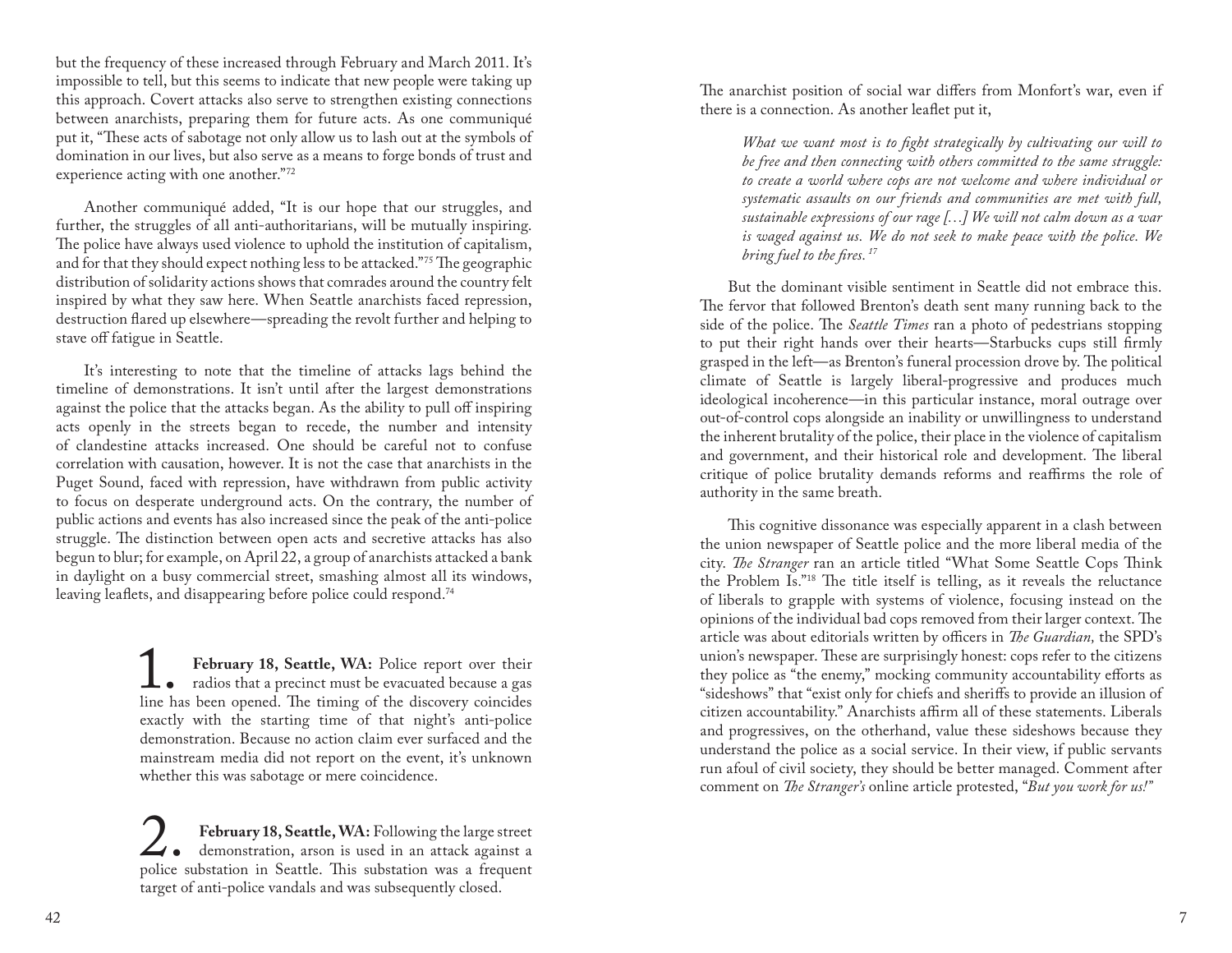#### The Murder of John T. Williams

*All people seeking to be free find themselves in direct opposition to a system that is inherently violent and oppressive. The police deliberately use violence to control or kill off anyone who seeks to dismantle this power structure—or anyone already marginalized within it. We don't want a friendlier police force. […] We want to get out of control. We want a world without cops.* — from the anarchist leaflet *John T. Williams Was Murdered by Seattle Cop Ian Birk19*

However liberals sought to avoid coming to terms with the unfolding war, one particular event forced their illusion to its limits. On Monday, August 30, Seattle cop Ian D. Birk shot and killed John Williams, a 50-year-old Native American man.

Seattle Police and mainstream media initially described the lethal attack as an example of a cop defending himself in a dangerous situation. Williams, they said, was "armed" with a knife and "advanced" on the officer who repeatedly demanded he drop the weapon before resorting to gunfire. This story quickly fell apart. In reality, Williams did not approach Birk at all. He was merely crossing the street on his way home from a park he frequented. He probably did not respond to Birk's orders because he was partially deaf. The knife he was carrying was within the legal limit in Seattle; he had been using it to carve small totem poles—something he and his brothers had done for years. Only four seconds passed from the moment Birk exited his car to confront Williams to the fifth bullet he fired. Eventually it was revealed that the knife retrieved from the scene of the crime was found closed. There was no plausible explanation for the police to hide behind.

Anarchists acted with urgency to counteract the corporate media's uncritical validation of Birk's account of the killing. One informal group produced a condemnation of the killing hours after it occurred, before police had publicly released Williams' identity.20 Anarchists organized a rally on September 3 on a high-traffic corner near a college campus and a busy part of town. Participants displayed anti-cop banners and passed out hundreds of leaflets explaining the situation to passersby, many of whom hadn't known what happened or had believed the lies propagated in the media. The rally was followed by a short march to the precinct.

But as long as care is taken to plan a careful getaway, dispose of evidence safely, and work only with trusted comrades, nighttime destruction entails fewer risks.70

No one believes that overthrowing capitalism is simply a matter of breaking enough windows. Windows are easily replaced, graffiti washed away. Like other tactics, covert action has to be evaluated as part of a larger strategy.

Anarchist intervention successfully altered the discourse of struggle in the Puget Sound, intensifying conflict and creating situations that were difficult for the forces of order to defuse. Clandestine attacks contributed directly to this: smashing the windows of a community police station is inherently difficult to co-opt, showing that anarchist struggle is fundamentally different from—and opposed to—reformist activism.

Such attacks also serve to broaden the terrain of the conflict. Public protests are the accepted territory of social movements; the police have crowdcontrol strategies to keep these under control. Striking where the authorities expect it least minimizes risk and maximizes the potential for destruction; if clandestine attacks are frequent, the police have to spread themselves thin, attempting to protect any place an attack *might* happen. Clever attacks can also be timed to coincide with other events—for example, the apparent sabotage of a gas line at the precinct coinciding with the beginning of the February 18 demonstration split the attention of the police. Likewise, the arson attack on a police station directly following a demonstration elsewhere in town exploited the fact that their attention was diverted.

By challenging the centrality of public demonstrations, anarchists reveal that the violence of capital and the state surrounds us at all times, and that the façade of social peace depends upon our willingness to participate. Every intact window and undamaged patrol car hides the reality of social war; each act of violence against order reveals it. Attacks on banks and other symbols of capitalism can broaden the scope of the struggle by revealing the relationships between apparently unconnected targets.

In the Puget Sound, the significance of attacks was explained in communiqués left at the scene or posted anonymously to the local anarchist news site, pugetsoundanarchists.org. As anarchist action gained notoriety, the site began to receive tremendous amounts of traffic. Eventually, the mainstream media would cover any attack posted, quoting communiqués and citing the webpage, which encouraged spectators to read anarchists in their own unapologetic words.

For such attacks to spread, it is important that they be easy to imitate. Anarchists have carried out clandestine attacks in this region for years<sup>71</sup>,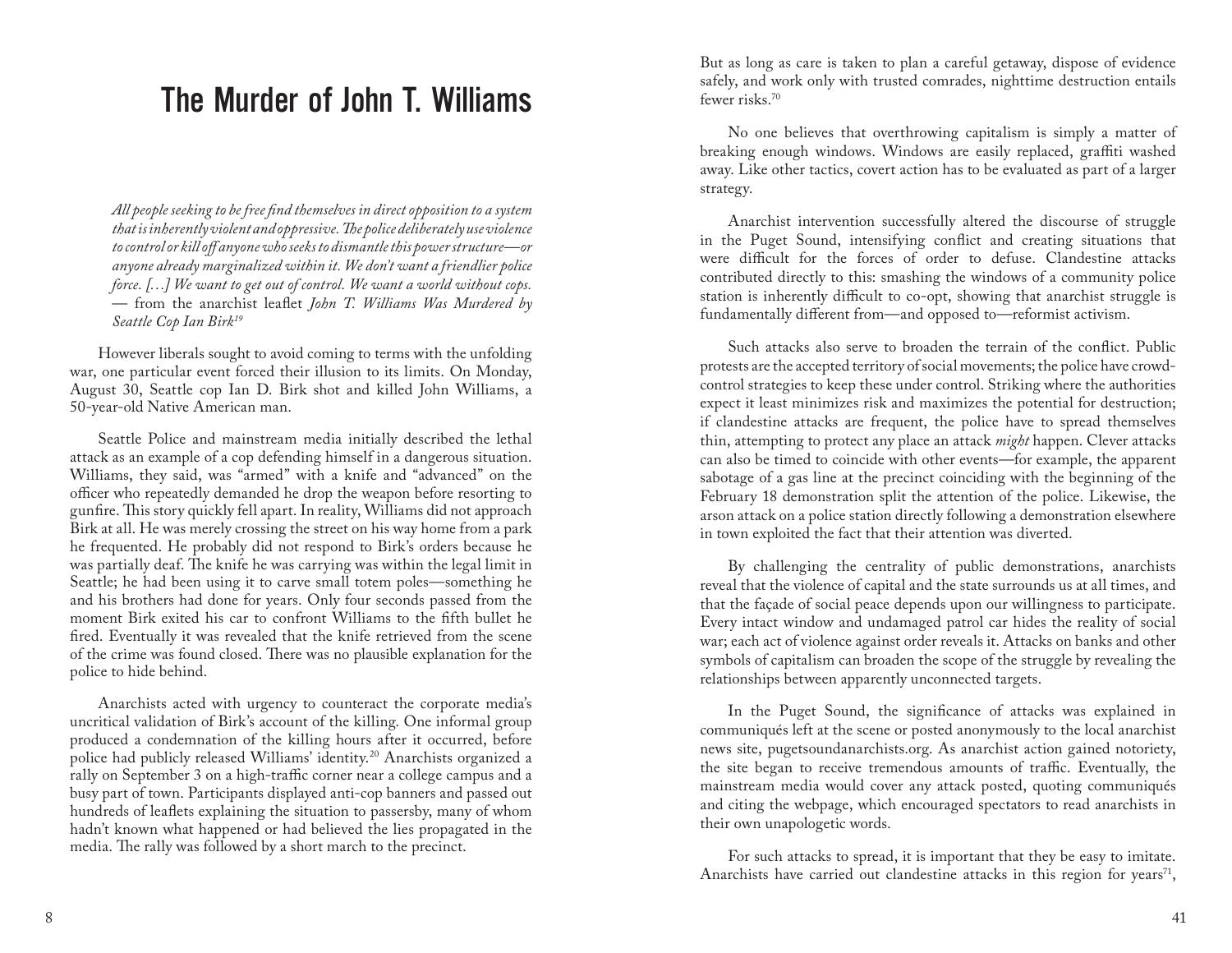# *Further Reading*

*Pugetsoundanarchists.org* News for anarchists from the Puget Sound

*Against the Police and the Prison World They Maintain: Communiqués from the Pacific Northwest January-March 2011* http://pugetsoundanarchists.org/node/595

# *Postscript: A Chronology of Attacks and Solidarity Actions*

*Anarchists, now is not the time to fear the baton of a pig and slink into hiding. Now is the time to muster up courage, scheme evil plots, and seek revenge. This was not simply an attack against the police, this was a call to make every one of those motherfuckers pay dearly! Not just for beating a fellow rebel, but for the everyday management and misery these spineless bastards heave upon our backs. In the coming nights it is our deepest desire that others will take it upon themselves to launch a greater surge of aggression against the swine that fill our streets.* — from a communiqué claiming an attack on two police cars and a police substation in Olympia, WA, in solidarity with anarchists in Seattle<sup>69</sup>

In addition to coordinating open revolt, anarchists in the Puget Sound also carried out clandestine attacks. While it takes a confident black bloc to break even a few windows at a demonstration and arrests will likely ensue, in the dead of night a handful of friends can wreak havoc on a target with relative ease. Public acts have advantages that covert acts lack; for example, a tactic is more likely to spread if it is demonstrated in the midst of a crowd.

Eventually, the particularly egregious details of Williams' death forced the mainstream media to tell the story of what truly happened. They still looked for ways to justify the murder—for example, emphasizing Williams' record of minor criminal convictions.<sup>21</sup> But no attention was ever paid to the most shocking fact: Williams was only one of five people murdered by police in the Puget Sound that week.

> August 31, police shot to death David Charles<br>Young, age 23, in Federal Way. Police opened fire<br>on him on the basis of the supposed theft of a Ford F20 Young, age 23, in Federal Way. Police opened fire on him on the basis of the supposed theft of a Ford F20 pickup truck. His father said: "He didn't deserve to die. They murdered an unarmed man."22

> In Spanaway, on August 31, King Ramses Hoover, age 27, was tasered to death at a house where he was staying as a guest. While tasing Hoover, police put him age 27, was tasered to death at a house where he was staying as a guest. While tasing Hoover, police put him in handcuffs and bound his feet. The cops later blamed his death on drugs—not electrocution.

> Som September 3, Richard Sims was shot to death by Tacoma police. Police say he was wielding a knife, although witnesses disagree. by Tacoma police. Police say he was wielding a knife, although witnesses disagree.

> On September 4, in Gold Bar, Adam Colliers, age 25, was tasered to death for "causing a disturbance." 25, was tasered to death for "causing a disturbance."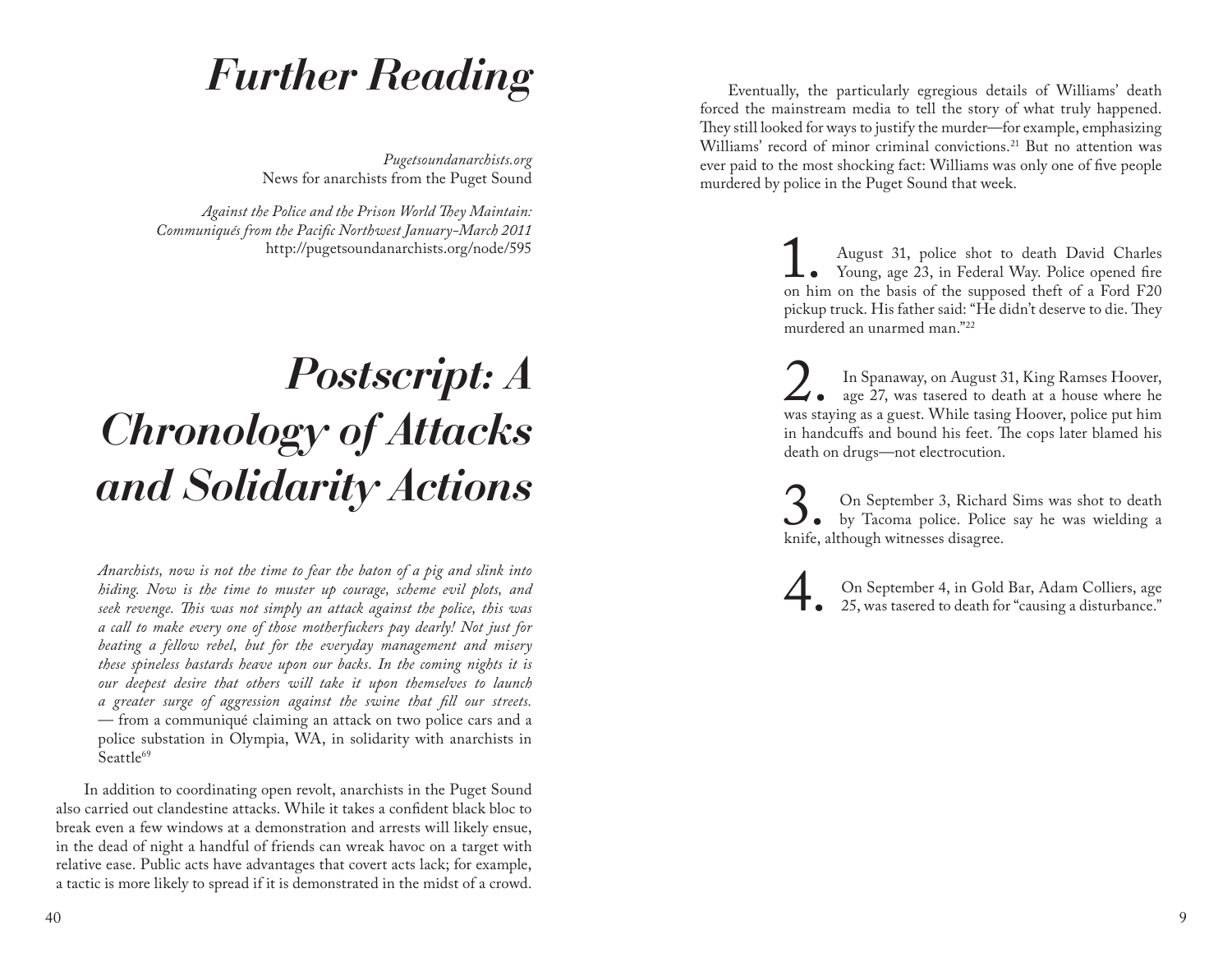## *The First Assembly*

Despite anarchists' understanding of the role police play in capitalism, many felt totally unprepared for five murders in one week. Posters, banners, and leaflets seemed insignificant in the face of this escalating war. The killing spree was unfolding so fast that by the time the story of one victim was on a leaflet, anarchists were back in front of the computer reading about another killing. In groups around kitchen tables, in bars, at cafés, and on buses, friends discussed what to do.

An informal anarchist collective made a public call for an anarchist assembly<sup>23</sup> to address police violence on September 21. Many anarchists in the Puget Sound had never been to such an assembly. It was clear that local anarchists would need to experiment with the form—that the success of the assembly model elsewhere could not simply be duplicated in this context. The stated intention of the assembly was "to increase the level of joint activity, coordination, and face-to-face communication among already established anarchist networks." The assembly was to be explicitly "not a space for the planning of events but rather […] an opportunity for projects to be announced, for proposals to be stated, for connections to be made, deepened and expanded." The call was addressed to anarchists, anti-authoritarians, and autonomists but was open to others as well, with some exceptions: "Arguments for police reform are not welcome at this assembly. If you choose to express good faith in this violent and oppressive system you will be asked to leave. The only requirement for attendance at this assembly is the desire for the total abolition of the dominant social order that commits violence against us—including the police force. To this end, political parties are unwelcome—including so-called 'revolutionary' ones."

The assembly took place in three stages. First, participants presented ongoing projects contributing to the anti-police struggle. Then they analyzed and discussed the situation, focusing on concrete proposals for action, time for which was reserved in the third phase of the assembly. Emphasizing concrete proposals discouraged vague statements about what "should be done" as well as attempts to develop concrete plans *during*  the assembly. Participants were expected to propose plans for action that

*constrained by the tentacles of social control. We do not want a better system because, in fact, better only means more efficient for those who wish to kill and imprison us. We do not strive to reform those who love to see us on our knees. Instead we seek the total destruction of this system of domination, with our feet planted firmly on the ground.* — from *Reportback & Statements Regarding the February 12th Anti-Police Demo in Seattle68*

Here in Seattle now, our feet remain firmly on the ground. We do not offer this analysis out of an inflated sense of the importance of last winter's events in relation to struggles elsewhere, but in contrast to the dreary quiet of so many preceding gray Northwestern winters. Things are not the same here now. There is more cohesion, more drive, more energy. The frequency of attacks, information nights, and solidarity actions has increased. We have learned new skills, tactics, and strategies. And although there is a stillness in the summer air, we know that the social war continues. The next time it flares up, **we will be better prepared to feed the flames.**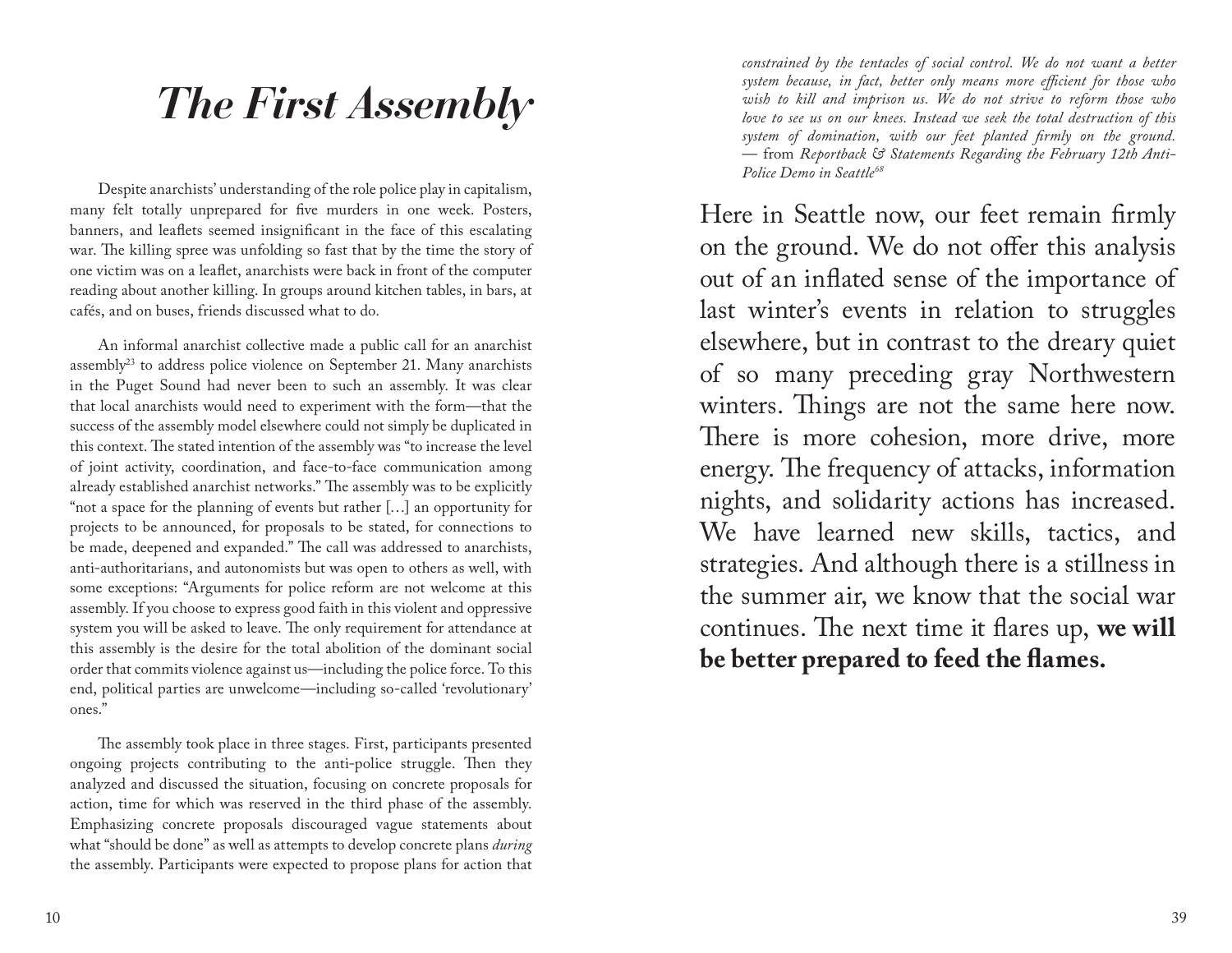assemblies, a more open assembly that invited non-anarchists would have provided an opportunity for anarchists to present their positions directly to others. This would have been more challenging than speaking with people who shared the same politics, but it would have been worth it. Even if differing positions were not reconciled, when the inevitable media backlash began many people would already have an understanding of who anarchists are and why we do what we do—derived from experience, rather than corporate media distortions.

As for our own media, anarchists were remarkably on point. A local website, PugetSoundAnarchists.org, exploded with analyses, calls for action, reportbacks, communiqués, and leaflets and posters for printing. This provided a center for online communication throughout the region. When the mainstream media reported on anarchists, they usually mentioned the website by name. Many people, hearing something shocking about rioting in Seattle, visited the site and read anarchist arguments for themselves. The production and dissemination of leaflets was entirely decentralized; several new leaflets appeared at every demonstration. After the black bloc grabbed many demonstrators' imaginations on February 16, for example, a leaflet appeared that explained, on one side, "Why We Wear Masks"—and on the other, "Tips for Rioting." At *The Stranger's* accountability forum, a leaflet announced "The End of Dialogue." When discourse centered on justice, anarchist leaflets exclaimed "Justice Is Impossible, and So Are We!"

This point is also critical: anarchists shunned the language of justice and accountability. By setting our sights on nothing less than total freedom, anarchists in the Puget Sound made our position inherently resistant to co-optation. Calls for accountability had already been reabsorbed into the system of domination—see, for example, community accountability forums.

*A call for justice is always an appeal to authority.* One form of justice would rely on the authority of the state to prosecute the perpetrator—but as anarchists, we must also oppose the justice system and its prisons. The vaguer model of justice—"social justice"—still relies on the moral authority of society, and remains easy for the state to assimilate. Consider, for example, the official response to the calls for justice following John T. Williams' murder. The SPD has unveiled the friendly new face of repression: "justicebased policing," explicitly aimed at policing more efficiently by rebuilding trust between the police and society.67

To act on one's desire for freedom or vengeance is another matter entirely. Such action is direct and predicated on no authority but one's own. As one reportback put it:

*As anarchists we know we cannot find justice under the State and Capitalism. Instead, we seek vengeance. Vengeance for those whose lives can never be given back and vengeance for our own lives* 

they had prepared in advance and that they were committing to carrying out with whoever else was interested. The assembly closed with informal discussion among individuals and groups attracted to each other's analysis and proposals—an opportunity to exchange information for future dates to flesh out plans.

The first assembly was a success, socially speaking. Around forty people participated and made new connections. However, very few of the plans proposed were carried out.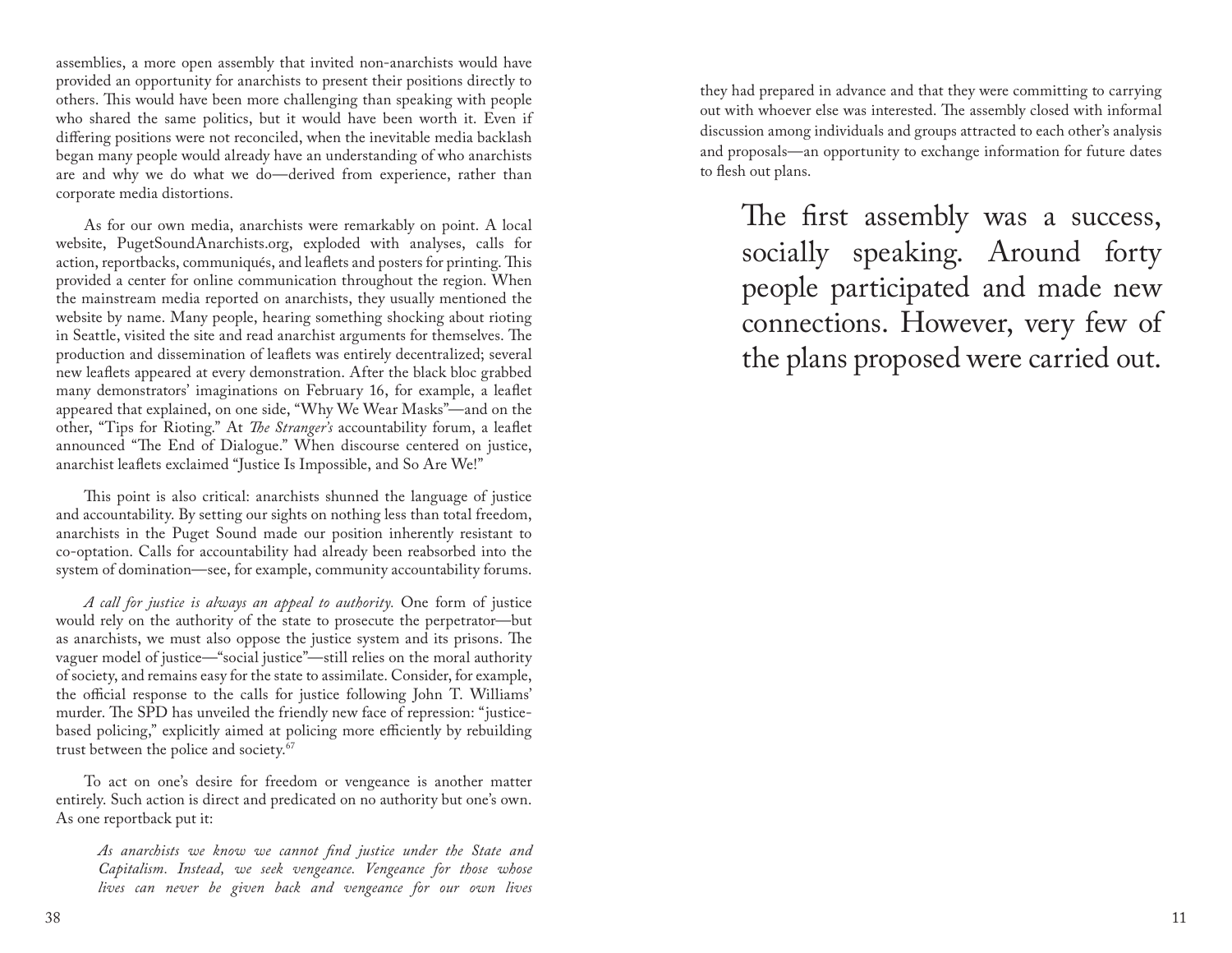#### No Justice and No Resolution

# *The Forces of Order and the Maintenance of Social Stability*

Meanwhile, the forces that maintain order wasted no time springing into action. Before John T. Williams was even buried, several different entities were enacting schemes to make sure nothing got out of hand. Like anarchists, they recognized that during wild expressions of social rage, a space can open in which anything can happen—including the dismantling of their own tenuous grasp on power.

The city government strategy was designed to defuse conflict while granting killer cops impunity. Even the corporate media described the court proceedings initiated by officials as empty gestures. The Firearm Review Board found the shooting unjustified; the official legal inquest into the shooting found that the shooting was unjustified; the Seattle Police Department Office of Professional Accountability made motions to fire Birk from the force. Police chief John Diaz called Williams' murder a "huge mistake" and admitted Birk should be "held accountable."24 Later, the deputy chief called the shooting "egregious."25 The effect was for those in power—city officials, the chief of police, and the rest of the Seattle Police Department—to publicly distance themselves from Birk, the "bad apple," knowing that nothing worse than unemployment would befall him.

The long process provided a cooling period for the rage over Williams' murder. While in Oakland the dates for killer cop Mesherle's verdict and sentencing were long anticipated and contributed to the mounting tension, the decision to not charge Birk at all came suddenly and unexpectedly in the middle of an otherwise ordinary week of political theatrics. City prosecutor Dan Satterberg, who made the decision to not charge Birk, brought a prop to his press conference—a blown-up excerpt from city law on a giant note card—to explain that, whatever one thought of the slaying, the law simply wasn't written in such a way that the city could prosecute. "A jury would be compelled to find Officer Birk not guilty. There is no

The heightening of tensions in Seattle in winter 2011 didn't constitute an insurrection or even widespread rioting. Nonetheless, it marked a qualitative break with normality. Those who favored the intensification of struggle faced off against the powerful forces of order. Anarchists in the Puget Sound were able to identify those forces as enemies and confront them as such, opening a space in which social upheaval could begin. Without the strategic involvement of anarchists, the situation would not have developed as it did.

Yet anarchists and the new allies they found were unable to keep those moments of rupture open. It's important that we analyze soberly why this happened and what we could have done differently, rather than chalking it up to the inevitable death of temporary momentum. The police, whose hands had been tied by their leaders' fears of further antagonizing the public, regained their ability to use legitimized violence by conspiring with the forces that recuperate social struggles. When Rick Williams took the side of the city government against the enraged demonstrators—when the media set the stage on which the police could portray themselves as martyrs when reformist and authoritarian groups announced that the fight was over or that anarchists were irresponsibly reckless or morally reprehensible, they conspired with the police to exclude the anarchist catalyst from the ongoing reaction.

Anarchists were right to openly oppose those recuperative forces. Had we been content to be a quiet, dissident voice—the civil conscience of the social organism respectfully shaking the bloody hand of an apologetic power—we would have been lost in the hollow discourse of accountability and reform. Instead, we broke that discourse like a cruiser window, and came out the other side with new friends who, like us, wanted to fight the cops—not talk with them.

Nonetheless, the blade cuts two ways, and our isolation contributed to the ending of this phase of struggle. By the time we saw what was happening, it was too late to form the connections we would have needed to keep the streets flooded. In retrospect, it would have been wise to hold at least one truly *general* assembly, open to the public at large.

Our experiments with the assembly form were essential to our success, and it was for the best that these assemblies mostly focused on creating space for self-identified anarchists. But in addition to the explicitly anarchist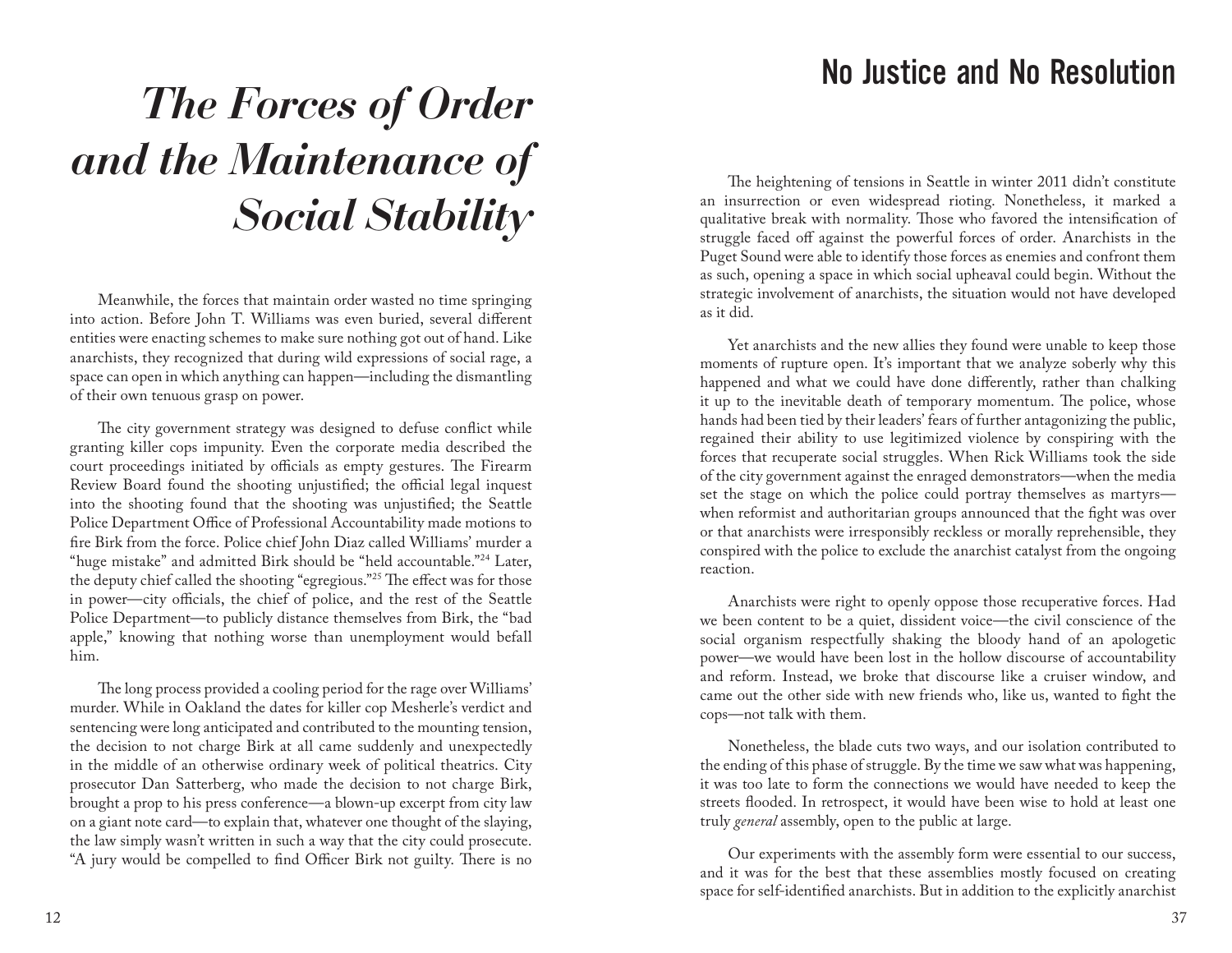the cops and banging it on the street in front of them. A few people from Seattle graffiti crews came; despite the heavy police presence, at least one took the opportunity to paint anti-cop slogans on the opulent walls of downtown.

Still, much of the 15th was a repeat of the unfortunate events of the 4th. Turnout was small, and police simply smothered the demonstration. Black bloc participants had decided ahead of time to play a defensive role, using reinforced banners and sticks to help hold the street when the police tried to push the crowd off it. But when the cops used their bikes as mobile barriers, anarchists were forced to join the rest of the crowd on the sidewalk. In frustration, most of the black bloc parted with the demonstration before it had even left downtown. The crowd then marched up the hill toward the East Precinct. By now the route had become routine. When it reached the precinct, a line of riot cops was waiting. The march moved up and down some of Capitol Hill's busier streets, losing more participants along the way, until finally a small group gathered at a nearby park, still chanting slogans.

People felt dispirited. It seemed the old Seattle had returned—the Seattle of April 9, 2010, the Seattle where nothing happens. No one bothered to write a reportback about the  $15<sup>th</sup>$ , and the frequency of callouts and assemblies dropped drastically.

Nonetheless, something concrete remained from the period of unrest. Days after the March 15 demonstration dispersed, leaving anti-cop leaflets scattered on the ground, posters adorned the walls of Seattle advertising a benefit dinner for all those arrested during anti-police demonstrations. The dinner was held at the new anti-authoritarian social space in Seattle, Autonomia. The dinner was crowded and new friends spoke excitedly about everything they had seen, about the photographs projected on the wall from all the demonstrations, about what would come next and the meaning of solidarity. Perhaps the poster said it best:

*True solidarity is the recognition of your own struggle in the struggle of those suffering repression and then carried out through the continuity of that struggle; the maintenance of active revolt. The momentum that was born in the streets lives on even in the face of repression.66*

evidence to show malice. There's no evidence to refute Officer Birk's claim that he acted in good faith."26

City Mayor Mike McGinn held a press conference the next day to sternly but sadly nod his head in agreement: "I know the public finds the lack of action frustrating. So do I."27 Eventually, the city paid \$1.5 million to the Williams family, with McGinn admitting that the point was to buy back "the trust of the community."28 The only other state-sanctioned option was to undertake the hopeless task of trying to replace the politicians and laws. This is, after all, a democracy.

The Seattle Police Department had more plans for rebuilding their bridges to society. First, SPD established a direct line of communication to Williams' family, giving them the personal cell number of a sergeant they were instructed to call with any concerns in the aftermath of their relative's murder. According to a police spokesperson, this move was unprecedented in Seattle.<sup>29</sup> In another novel tactic, the SPD leaders participated in a "restorative healing circle"30 influenced by Native traditions with Williams' family members in an attempt to curb "fear and mistrust" between the Native community and Seattle police. The police spokesperson explained this as an opportunity for the police department to apologize without affecting any legal outcome. The William's family's attorney described this meeting as a success, noting that the circle created a feeling of "connection."31

But what about the rest of the outraged populace? Might the police finally lose good citizens' loyalty? Through organizations like the East Precinct Crime Prevention Coalition—whose mission statement explains that it exists to foster "partnerships among residents, schools, businesses/ merchants, the Seattle Police Department, social service and government agencies"32—SPD organized community forums for police spokespeople including Chief Diaz himself to speak with self-appointed representatives of society.

The media also stepped up efforts to maintain order. The same newspaper that had heightened tensions by publishing the secretive police union papers then sought to resolve that tension by implementing a pressure release valve. In January, *The Stranger* began promoting its own "police accountability forum" under the name "Where Do We Go From Here?" The event was little more than a press conference for SPD and their friends—the chief of police, the head of the police union, the mayor, a city council member, and the head of the police-controlled Office of Police Accountability. A lawyer in favor of filing charges against Birk and a representative from the ACLU were the wild cards on the panel.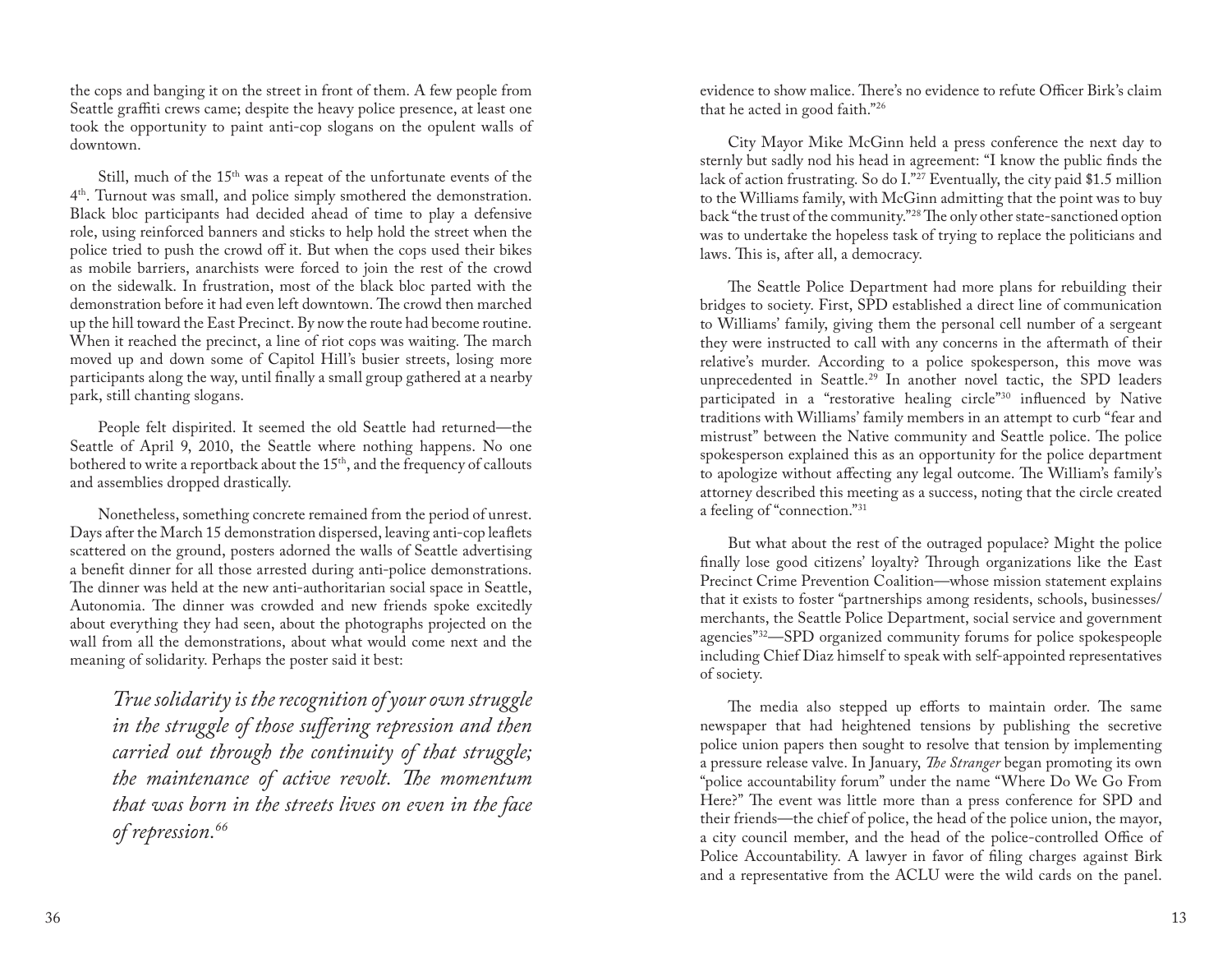The lawyer was later reported to be the "harshest critic" of police on the panel; she called the police "unprofessional" and suggested that the SPD should list police infractions on its website. The police chief acknowledged that the website "needed work."33 According to *The Stranger*, discourse following murders like Williams' is often "brash, with little dialogue between the police, community members, and the officials empowered to make policy changes."34

Meanwhile, protests organized ostensibly to confront the violence of the SPD also functioned to prevent the situation from getting out of control. Most of these protests were organized by the John T. Williams Organizing Committee and the October 22nd Coalition.

The John T. Williams Organizing Committee was a coalition of various groups focused on winning small reforms in police department operations: cultural sensitivity trainings, policy changes, appointed liaisons with the Native community. They also asked that "consequences for Officer Birk may include loss of his job and badge but must at least take him off the streets until he has demonstrated he understands the newly instituted protocols developed in this process."35 Their strategy was to work with city officials, as demonstrated by the committee's decision to deliver their demands to a city council member along with a gift—an offering of peace.36 The Committee's analysis of police violence indicated that they accepted the brutality of the larger system. They shied from the word murder, instead referring to Williams' death as "a tragedy that could have and should have been avoided," if police could "serve to increase public safety and peace in our community by employing a variety of deescalation tactics with the greatest potential to avert violence against the public and the police."37

Despite apparent political differences, anarchists did attend Organizing Committee protests, bringing their own banners and leaflets and seeking to make connections with other angry groups and individuals. The primary significance of these protests was the involvement of John Williams' family and other members of the Native community. His brother, Rick Williams, spoke at most Organizing Committee events; the Committee had moved to make sure the Williams' family was on their side almost as fast as the politicians of the SPD had. Most of the other speakers at these rallies were mainstays from Seattle's liberal-left NGO scene. These activists—some salaried—lectured the crowd on responsibility, civility, and non-violence. In a context where no violent tactics had yet been used except by police, this betrayed the activists' fear of losing control of the situation. Their aim was to channel others' anger

not see the situation changing around them or could not theorize a way to proceed. If we were committed to shunning the media, and they were committed to misrepresenting us, how could we deal with their role in isolating us? If we had not already made the connections necessary to keep ourselves from being isolated, wasn't it too late to make them now? If the dramatic acts of February 16, 18, and 26 had not inspired a continued street presence in March, what would be the effect of the dispiriting experience on the 4? It was not just the shrewd maneuvers of our enemies that ended the period of heightened struggle, but also our inability to counter them.

### March 15: The Moment of Upheaval Ends; The Active Struggle Continues

Nevertheless, the effort of March 15 should not be regarded as a total failure. The plan introduced an international tradition of demonstrations against police brutality on this day to the Northwest. In Seattle, anarchists shifted the focus of the demonstration, announcing on posters around town:

*Traditionally, the day is titled "International Day Against Police Brutality" but this definition is limiting. We are calling for a demonstration "Against the Police." The brutality of the police is an*  inherent part of their role as the guard dogs of the bosses and the rich; it is *not simply an abuse of power, but a symptom of power itself.64*

The callout emphasized that the struggle was bigger than any individual cop. Ian Birk and John Williams were not even mentioned. This strategically foregrounded the agency of the participants and their own rage against the police. As the poster explained, "taking to the streets on our own terms is a step toward building resistance to the police on a practical level."65

Despite the repression of March 4, many new people still showed up for the demonstration. One woman who had known John Williams was especially angry, holding a black flag throughout the march, yelling at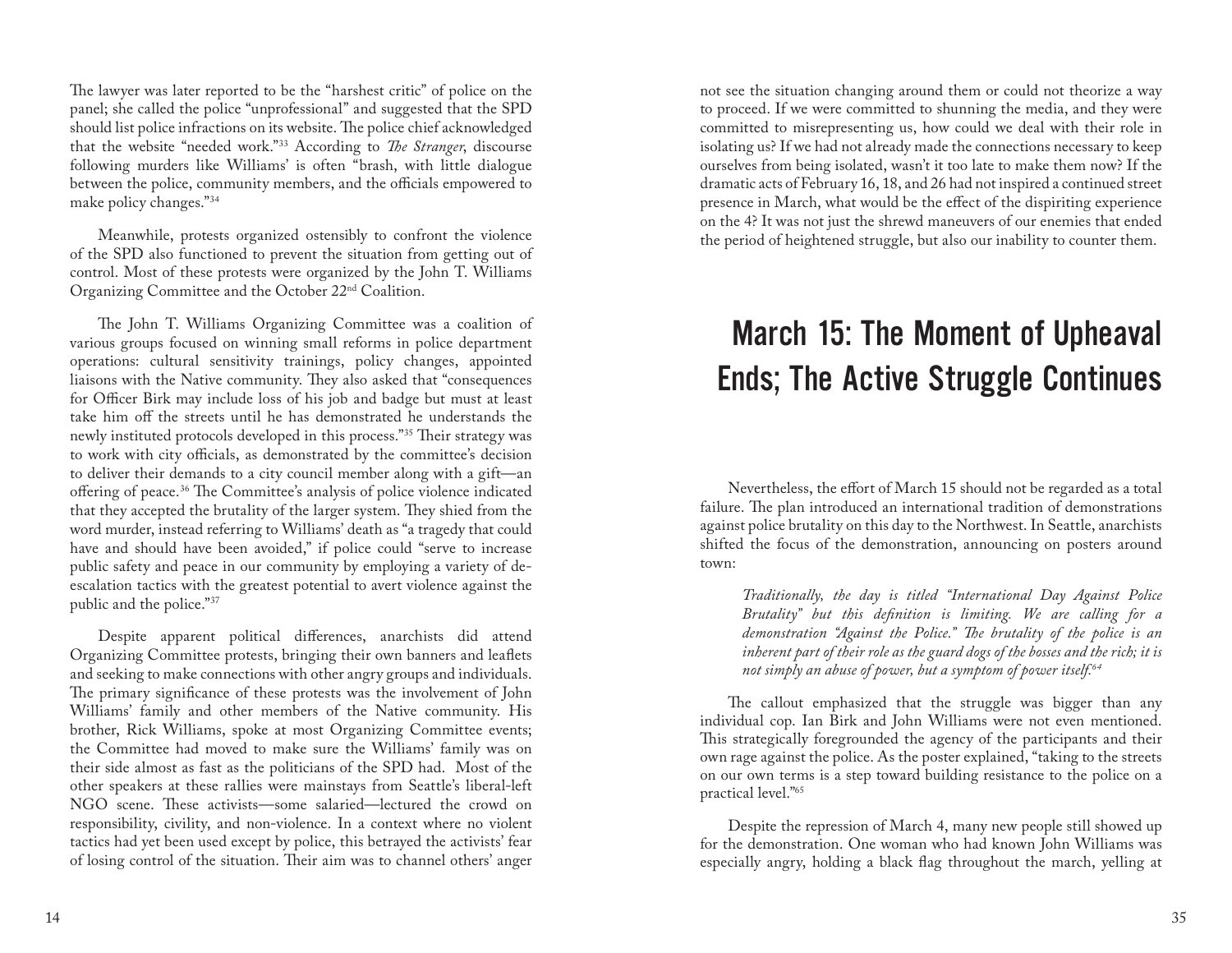The next day, sixteen people were surrounded by nearly two dozen police in cars and on bicycles as they left the jail after bailing their friend out. The cops insisted that they identify themselves; when they refused, six were arrested on suspicion of trespassing at the jail. This was a blatant attempt to identify demonstrators. The six spent the day in jail and were released that night. The charges were eventually dropped.

#### The Third Assembly

The terrain was changing rapidly. The previous courses of action no longer seemed adequate, and many people felt disheartened. Anarchists needed to look carefully at what was happening and reformulate.

The Third Assembly to Address the Problem of the Police took place a few days later on March 8. Unfortunately, participants failed to use the space to analyze how to counter our enemies' most recent moves. This could have been for several reasons. First, the simple matter of fatigue: after a month of several actions a week, each involving material preparation, arrests, and days of jail support, many admitted that they were tired and looking forward to taking a break. Many new faces did show up for the third assembly, promising fresh energy, but the conversation was more confused and meandering than in the past. There seemed to be general agreement that, as the last demonstration had been utterly suppressed, a new tactic must be tried, but the emphasis on concrete proposals for action had been lost. After an introductory summary of the preceding events and a short analysis of recent developments, the dialogue quickly filled with vague recommendations of what people *should* do. *What if we blockaded a highway? What if we occupied a politician's office?* Because these ideas had not been developed before the assembly, and because no one was taking responsibility to actualize them, the assembly ended after everyone was tired of talking without having set any new course. The only proposal was for a demonstration that had already been planned for March 15. It would prove to be the last demonstration of this period.

In the final analysis, the third assembly might have failed to develop a coherent strategy simply because the anarchists in attendance either did

into their strategy to achieve meager reforms—a strategy doomed to fail. As shown in Oakland and in Greece, the state only turns the legal system against murdering police to the extent that it fears an actual upheaval. But the managers of social revolt fear this as much as city officials do.

The other organizing group did not shy away from the language of social upheaval. They proudly announced *A revolution is what we need!* But their revolution stank of authoritarian politics. The October 22nd Coalition is a national organization that promotes annual protests against police brutality. From their website, it is difficult to discern who exactly is behind the group; but in Seattle, it is evident that O22 functions as a front group for the Revolutionary Communist Party—a Maoist cult of personality based around leader Bob Avakian, known for remorselessly capitalizing on unrest to swell their party ranks or at least sell a few newspapers. The revolution that they claim will solve the problem of police violence does not include the abolition of the police; it is merely a changing of heads of state authority.

Because the RCP's agenda is to grow their so-called revolutionary party, they actively discourage revolt in the streets, which is always to be put off for some future, official Revolution under party management. Shortly after the murder of John T. Williams, O22 called for a protest to start at the intersection where he was killed. About seventy people gathered for speeches from Williams' tearful and enraged relatives. The crowd then began to march on the sidewalk towards the nearby SPD West precinct. RCP members pushed their newspapers and used bullhorns to try to lead the crowd in chants for "justice." A small but vocal group of anarchists began to outshout those on bullhorns, and chants of *Cops, Pigs, Murderers!* and *No Justice! No Peace! Fuck the Police!* quickly became more popular with the crowd. The pace of the march picked up as it neared the precinct, and some participants took to the street. The energy had shifted from quiet mourning to palpable anger.

The precinct building appeared unguarded. For a moment, it seemed the crowd would charge it. However, the energy was headed off by a series of amplified speeches that turned the demonstration into an audience rather than an active group. Protest leaders implored the crowd not to be "violent" or "ignorant." One speaker even suggested that the solution was for police to use tasers<sup>38</sup> more often, or at least shoot people "in the knees" first. The anti-climax was a recorded speech from Bob Avakian played over the loudspeakers. The crowd quickly dwindled, and those who remained wore expressions of confusion and embarrassment.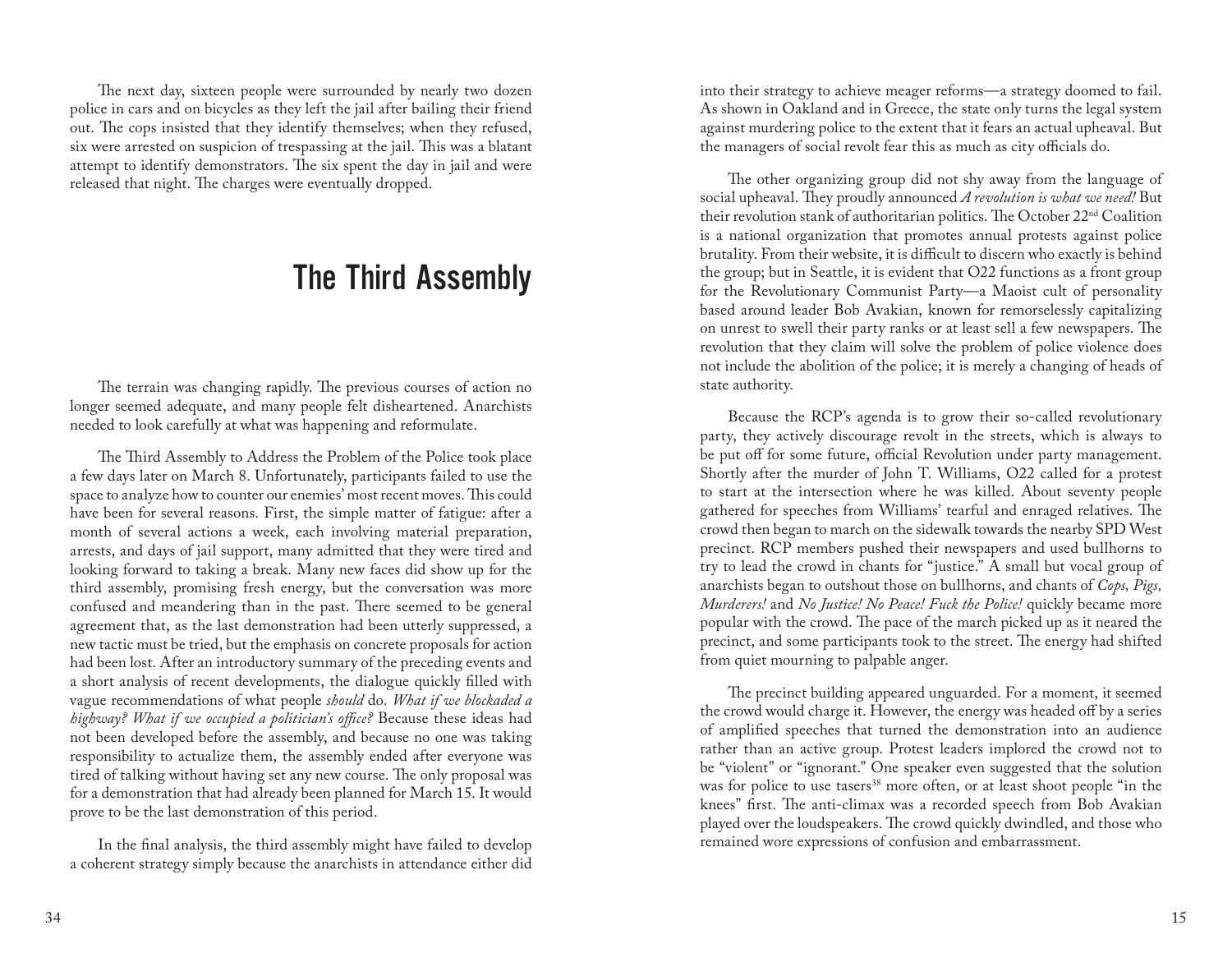Anarchists had been eager to push the limits of RCP-organized demonstrations in order to create new potential for revolt; but after this dismal experience, most were discouraged from even crashing O22 events. If nothing else, it was encouraging how dissatisfied everyone was with this kind of protest.

In January, O22 called another demonstration on the final day of the court's inquest into the shooting, this time in the heart of downtown Seattle after dark. Fewer people gathered, including a very small group of anarchists with a banner and leaflets that criticized calls for justice and accountability:

*The outcry for the prosecution of Ian Birk for murder—for the power of the law to bring down its heavy hands upon the murderer—reinforces state power. "Police accountability" is a contradiction of terms. The police are the overt, violent front of a war that is waged against us in innumerable ways. They maintain the social order as it exists: all of us below and one percent at the top. They are slave drivers of our everyday lives who uphold the interests of the elite. The police exist precisely to act without accountability.* — *There is No Justice—Just Vengeance39*

In contrast, members of the RCP were handing out glossy, yellow cards that read *COMMUNISM: Why We Need It.* One party member was rebuffed by a young man as she tried to hand a card to him. She responded in a tone betraying the memorization of talking points: "But what do you know about communism? Is the Soviet Union real communism? Is China?" He quickly fled the demonstration in exasperation.

The attempted management of the protest continued to tire the crowd throughout the evening. The strategy for the march, the event managers announced, was to proceed through busy areas in an attempt to draw more numbers. But no passersby paid attention to the small procession. After the crowd subverted the chants of those holding bullhorns—changing the answer following *What do we want?* from *Justice!* to *Dead cops!—*the sidewalk march throughout downtown was halted for a reminder: *This is a non-violent protest aimed at building a mass movement!* The anarchists very nearly left at this point—the course seemed set for as disheartening an outcome as the previous rally.

But something unexpected happened. As the march wandered through the crosswalk of a busy intersection, a woman—unknown to the anarchists, unaffiliated with the RCP, and holding only an umbrella refused to leave the crosswalk. She blocked a city bus, which in turn blocked several lanes of traffic, which quickly backed up for blocks. While

Williams, commended Rick Williams for being "reasonable."60 The John T. Williams Organizing Committee, speaking for dozens of other organizations and purporting to speak for many activists, also issued a statement denouncing violence—not of the police, but of demonstrators.<sup>61</sup> Their last organized rally was on February 19; their primary maneuvers at this rally were to distance themselves from the "violence" of the demonstrations of the last few days, and to encourage people to channel their anger into voting the city prosecutor out of office.<sup>62</sup> After the city entered into settlement talks with the Williams family, the Organizing Committee did not call for any peaceful protests, either.

Those who continued to try to organize demonstrations faced more than the SPD anti-protest squad. Now that the groundwork had been laid to justify repression, the SPD would spare no expense. It didn't help that the divisive efforts of corporate media and activist groups had whittled down the numbers wanting to take to the streets; many, it seemed, had been convinced that the fight was over. As night fell on March 4, the scene unfolding at Westlake looked dire: there seemed to be at least two cops for every demonstrator. The cops invented reasons to harass anyone they could. Some busied themselves writing tickets for people smoking too close to the public park, or for tossing leaflets, or for not having their bike lights turned on. Others positioned their bikes as close as they could to people's banners so no one else could read them. Horse and bike cops lined the streets so that when the march finally moved it couldn't take the street. Unmarked cars circled the block.

Many people felt discouraged and began to leave. As they did, the police cornered one demonstrator with their horses, announcing that he was under arrest. As the rest of the crowd came running with cameras, the cops panicked and attacked. As the horses charged into the front of the crowd, more cops rode their bikes into the back of the crowd, trapping them. One demonstrator was punched repeatedly in the head by a cop on a horse, then thrown to the ground and piled on by several more cops. He was arrested and taken to jail on charges of assaulting an officer. Soon after, the rest of the crowd dispersed.

The only violence at the demonstration was carried out by police. Nonetheless, the media used the protest as another opportunity to justify the repression of demonstrators: "The protest was yet another display of violence in Seattle following the announcement that former Seattle Police Officer Ian Birk would not be charged for the shooting death of John T. Williams. The acts of violence are in contrast to desires of the Williams family, who have repeatedly spoken out against anarchists and violent protesters."63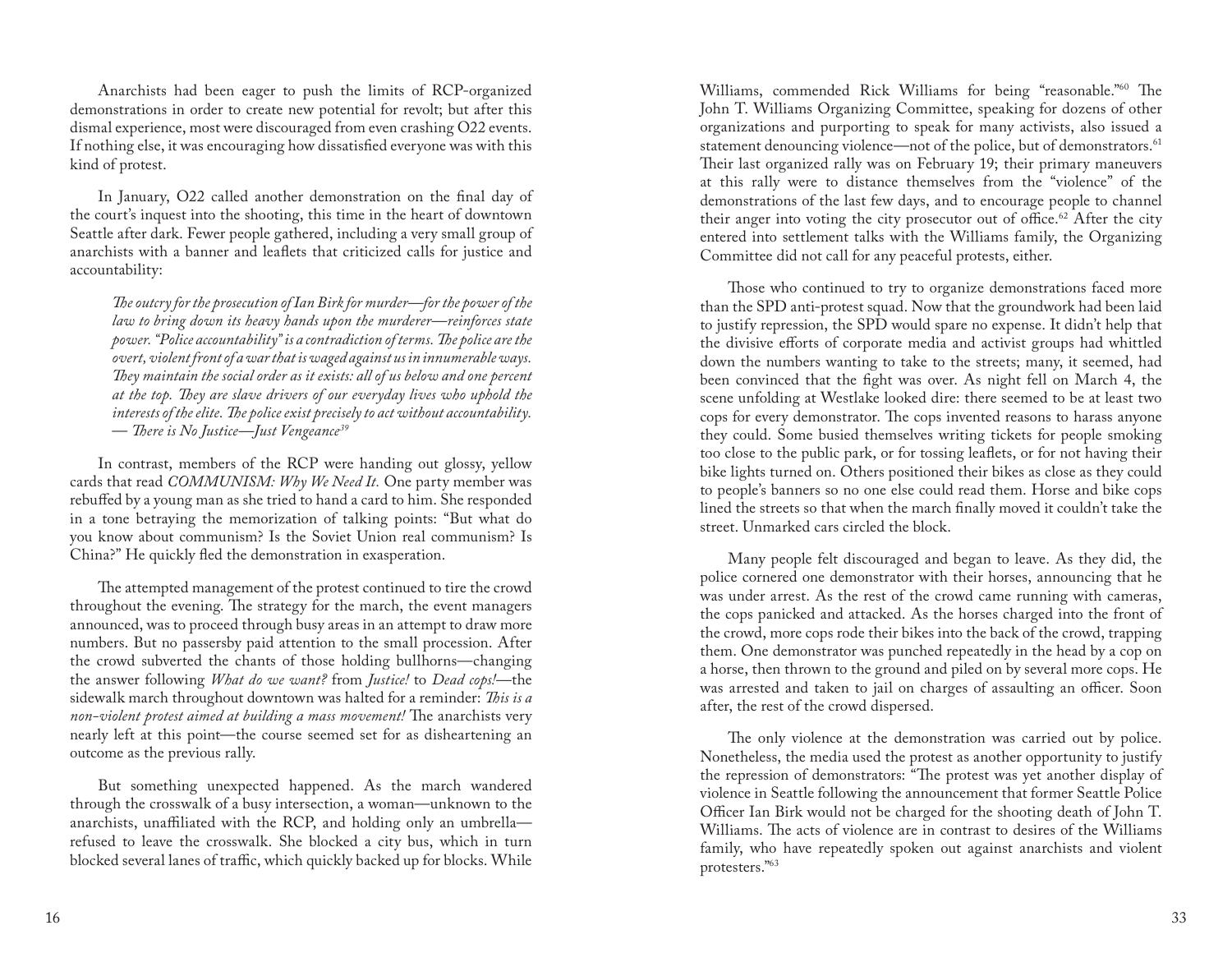Meanwhile, the SPD were paying careful attention to the role anarchists played in sharpening anti-police activity. Their previous, heavyhanded response—breaking into a local anarchist house and assaulting its occupants—had only kicked the hornet's nest. If they couldn't move to block the further proliferation of anarchist ideas and tactics, the situation would continue to spiral beyond their control. Thus began a combined effort from the police and other forces of social order to separate anarchists from the rest of demonstrators and crack down on them.

The February 26 action was nationally reported as a violent riot. Although anarchists delighted in hearing an hour of targeted attacks played up as part of "a coordinated effort to end capitalism and the Western way of life all over the globe,"<sup>54</sup> the media portrayal provided the police an opportunity to frame themselves as helpless victims of anarchist violence. A few months later, in an attempt to curb militant demonstrations, the police in Denver used the excuse of a small firecracker being thrown at police to beat and arrest demonstrator Amelia Nicol, charging her with two counts of attempted murder of a police officer, criminal arson, possession and use of explosives, and inciting a riot.55 Similarly, in Seattle, a firework tossed at a police car was described in the media as if it were a bomb: "the explosion could have injured [the police] or other persons nearby."56 The police had already portrayed themselves in the media as being "under siege."57

On March 3, a day before the demonstration, SPD spokesperson Sean Whitcomb addressed the press about anarchists. Anarchists, it turned out, had been the ones repressing people—not the police, who were strong proponents of civil rights: "It concerns us that certain people are trying to exercise their first amendment rights and are being marginalized by a wellorganized group of a few people that are looking at this as an opportunity to commit wildness and mayhem." While some amount of protesting is to be expected, things had simply gone too far: "We understand that there is a lot of anger and some amount of distrust [but] the Williams case is done. We're not gonna let some anarchists destroy the city that we're sworn to protect."58

Days earlier, mainstream media had widely reported that John Williams' brother, Rick Williams, was denouncing the "violent" protestors: "I'm honored that a lot of people are touched, but sad that they are going overboard […] If you want to protest, do it peacefully and honorably. Yelling at the police just disrespects yourself and it disrespects my brother."59 Rich O'Neil, the president of the police union who had defended Ian Birk as "a good young officer" after Birk murdered John

she stood there defiantly, she began to mock the other demonstrators for their passivity and cowardice. The few anarchists quickly joined her in the intersection. Next, a handful of street youth, known to congregate on that corner, walked into the middle of the street and sat down. As one stepped off the sidewalk, another cautiously commented, eying the nearby cops, "Hey, I don't want to be around here if something is gonna go down."

His friend replied, "I don't want to be around here *unless* something is gonna down!" Talking to the anarchists, some of the youth explained that John Williams had been a friend of theirs, and that tonight they were ready to fight and go to jail in his honor.

Dismayed at their failure to corral the demonstrators and their anger, RCP members used their bullhorns to announce that this blockade was not the organizers' intention and that anyone in the street could be arrested. But it was no use. Now passersby were interested in what was happening. Anarchists insisted that the bullhorns be passed around to allow anyone to speak out against the police. One woman came running from down the block and upon reaching the bullhorn announced, "I just want to say—fuck the police!"

Contrary to organizers' misgivings, no one was arrested when the police arrived. In fact, the cops seemed at a loss. After repeatedly people to leave the street, they resorted to dragging people out of the clogged lanes of traffic. Incredibly, folks simply stood up and returned to the places they had been sitting. It seemed that, out of fear of further agitating the population, the authorities had ordered that force should not be used. The best the cops could do was to use their bodies to form a line, allowing one lane of traffic to remain open as the modest intersection occupation carried on for hours.

This showed that people were angry but had been bored by the innocuous and manipulative protests of reformists and authoritarians. Sadly, anarchists had allowed those groups to dominate the discourse surrounding police violence. And the hands of the police seemed bound—they were temporarily incapable of the repression they typically could exert. It was time to act swiftly.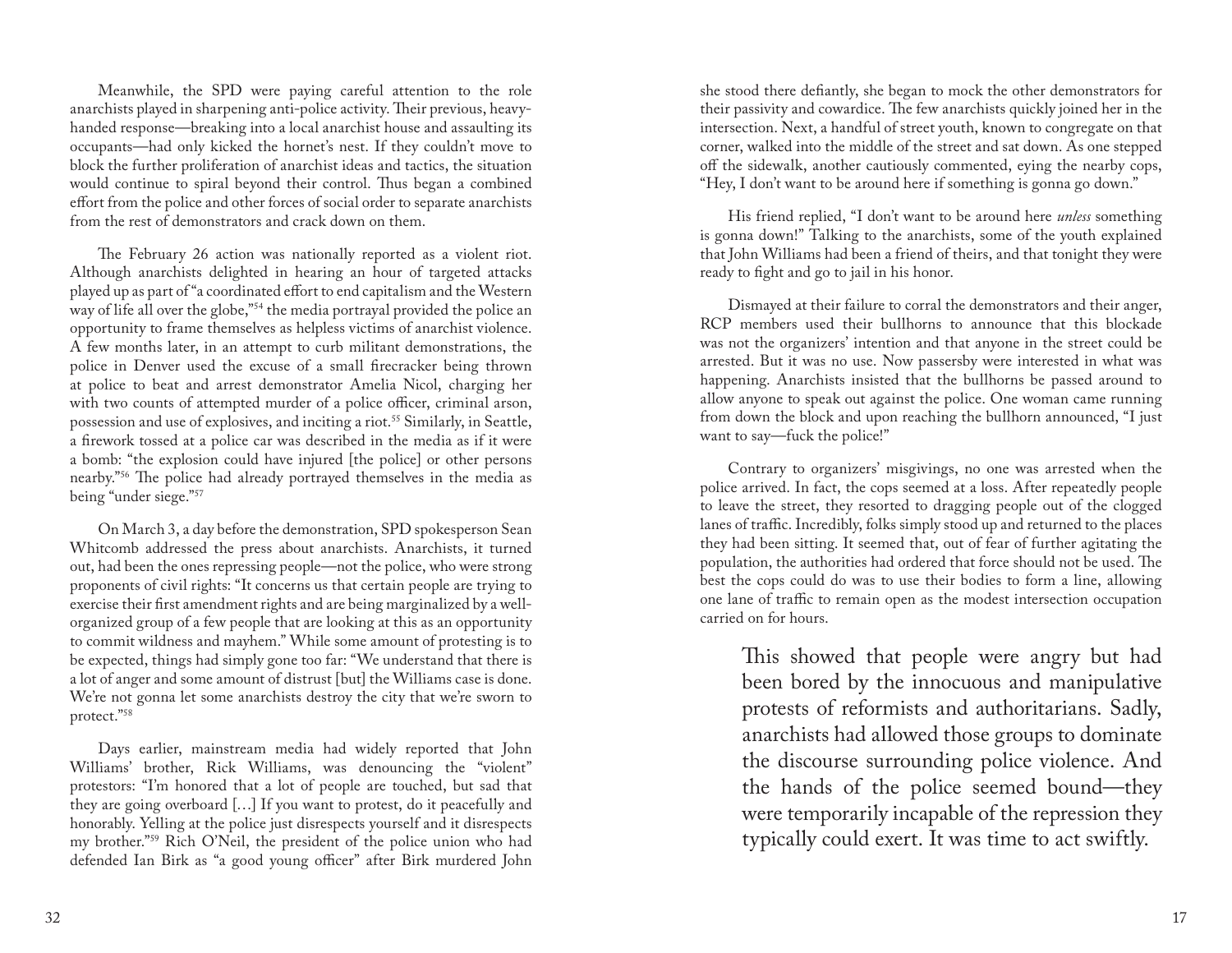# *The Second Assembly and the Emergent Strategy*

While the so-called revolutionary wing of the managers of social revolt wanted to exploit a potentially explosive situation to expand their ranks, anarchists had no interest in exploiting anyone's death to push a political program. This distinction is fundamental. Anarchists in the Puget Sound sought to act in solidarity with those resisting the violence of the police—not out of moral obligation, but because we recognize that our struggle is the same. We act on our own rage, for ourselves, against the forces of domination in our own lives. We don't demand "justice" or "accountability"—we want total freedom. If we act according to our values, our actions will resonate with new comrades, whom we trust to act on their own values and analysis. We don't offer a prescription; we don't seek to control the explosion. We want to lay the detonator.

Like the forces of order, anarchists recognized the opening of a gulf between police and the rest of society. In contrast to them, we sought to deepen the divide. But we were unsure how to proceed; our enemies had gotten the jump on us. When the call went out for the Second Assembly to Address the Problem of the Police, there was some skepticism. Few of the plans discussed at the previous assembly had materialized. An assembly is only a temporary, open space for comrades to shape ideas and strategies. The empty space of an assembly alone cannot generate energy and determination.

Nonetheless, the assembly was planned, in hopes that with more practice anarchists would learn to use this new tool. It followed the same form as the first assembly, and roughly the same number of people attended. Opening analysis focused on two points mentioned above: the managers of social order had not wasted any time getting the situation in order, but the police seemed to have their hands tied by their negative public image. Three strategies were presented: first, to subvert the orderly demonstrations organized by the October 22nd Coalition and steer them into a more conflictual direction; second, to confront the police wherever

At 8 p.m., about two dozen people converged at the intersection where John Williams was murdered. Dressed in black with their faces masked, some cut down nearby construction fencing and threw it into the intersection, while others ran caution tape across the streets, blocking traffic. Still others held black flags and a banner—*Cops Murder Everywhere! Bite Back!*—or painted anti-cop slogans on nearby walls and the street itself. Just as the event started, a police car happened to pull up to the intersection, escorting a prisoner to the nearby West Precinct. The cop stayed in his car but demanded that the intersection be unblocked. An individual responded by approaching the car and unloading the entirety of a fire extinguisher at it. The cop left the scene immediately.

Within minutes, more police cars arrived and the anarchists headed toward the Capitol Hill neighborhood, cruisers in tow. Incredibly, they managed to lose their police tails as they painted slogans on the walls, handed out and threw leaflets, and attacked the windows of retail shops and banks with sticks and paint bombs. As the cops closed in again on a busy commercial street, another fire extinguisher was let off to create a smokescreen, and the mob dispersed. The cops chased and managed to arrest three people, but never filed charges, likely due to a lack of evidence.

#### March 4: The Changing Terrain

Now the shape of demonstrations had been entirely transformed. As new groups adopted anarchist tactics, the momentum had no sign of slowing down.

The next call for a demonstration did not come from anarchists but from a group of teenagers who had started a new Seattle Cop Watch. The callout, posted to the local anarchist news site, used language similar to statements written by anarchists. It avoided calls for "justice" or "accountability"; it stated that the demonstration was against *police,* not police *brutality.* It was also the only callout to call explicitly for a black bloc. The group organizing the demonstration adopted the assembly model anarchists had developed to discuss plans and specifically invited anarchists they had met in the ongoing struggle.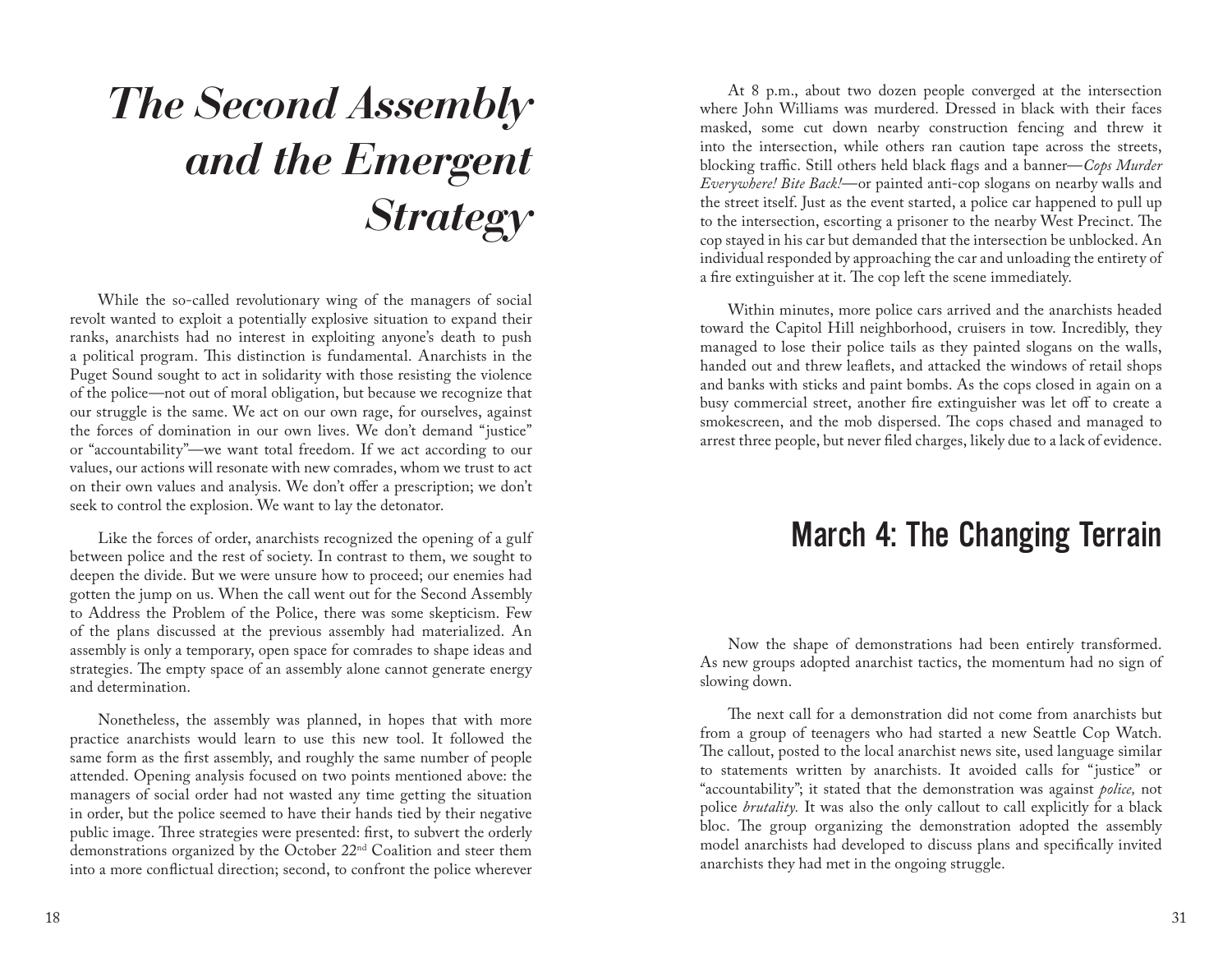stories they had heard about anarchist noise demonstrations and wanted to create their own. Riot police formed a line to block the way, but this time the demonstrators forced their way through, despite more pepper spray. When they arrived at the jail and the noise demonstration commenced, the silhouettes of prisoners inside could be seen banging on the windows.

In the end, the demonstration followed the path of the one two days previous, up to the East Precinct only to be blocked by many riot police, and then up and down busy streets and eventually back down toward Westlake. A (perhaps former?) organizer for the John T. Williams Organizing was seen fearlessly taunting and yelling in the faces of riot cops and blocking busy lanes of traffic by himself. On the way, different groups that had splintered from the original demonstration rejoined it. At one point, members of the RCP began to try to lead the crowd in chants. Youths carrying black flags responded with their own chant: *Boring leader! Boring leader!*

Despite arrests and diminishing numbers in the street, the night's events had people feeling alive and afire. Demonstrators had proven that the unrest of February 16 wasn't a flash in the pan. What would happen if we just kept doing this?

### February 26: Action Against the Police and the Prison World

Little more than a week passed before anarchists took to the streets again. This time the occasion was the February 26 and 27 West Coast Days of Action Against the Police and the Prison World They Maintain,<sup>53</sup> called in solidarity with the struggle unfolding in Seattle.

In the weeks leading up to this, anarchists in the Puget Sound had increased coordination between different crews and cities, gained new comrades in the streets, increased their material preparedness for conflict, and held the streets in several successful mobilizations. People wanted to organize something bolder than a clandestine attack in the dead of night.

they attempted to keep ties to the society that was losing faith in them; and finally, for anarchists to organize their own demonstrations.

The assembly did not represent any constituted group or function as a formal decision-making body. There was no vote or attempt to reach consensus. Rather, a loose trajectory arose in an open discussion among comrades who tied their analysis to concrete proposals. Individuals were free to flesh out nuances and debate disagreements without pressure to resolve them. One advantage of this approach is that it produces mutual understandings of different and even conflicting positions. Individuals' natural tendency to gravitate toward the analyses and proposals that resonate with them reinforces respect for a diversity of tactics. In hindsight, it's easier to see how these different tactics proved mutually beneficial; what seemed like a series of different plans later revealed itself as a cohesive strategy.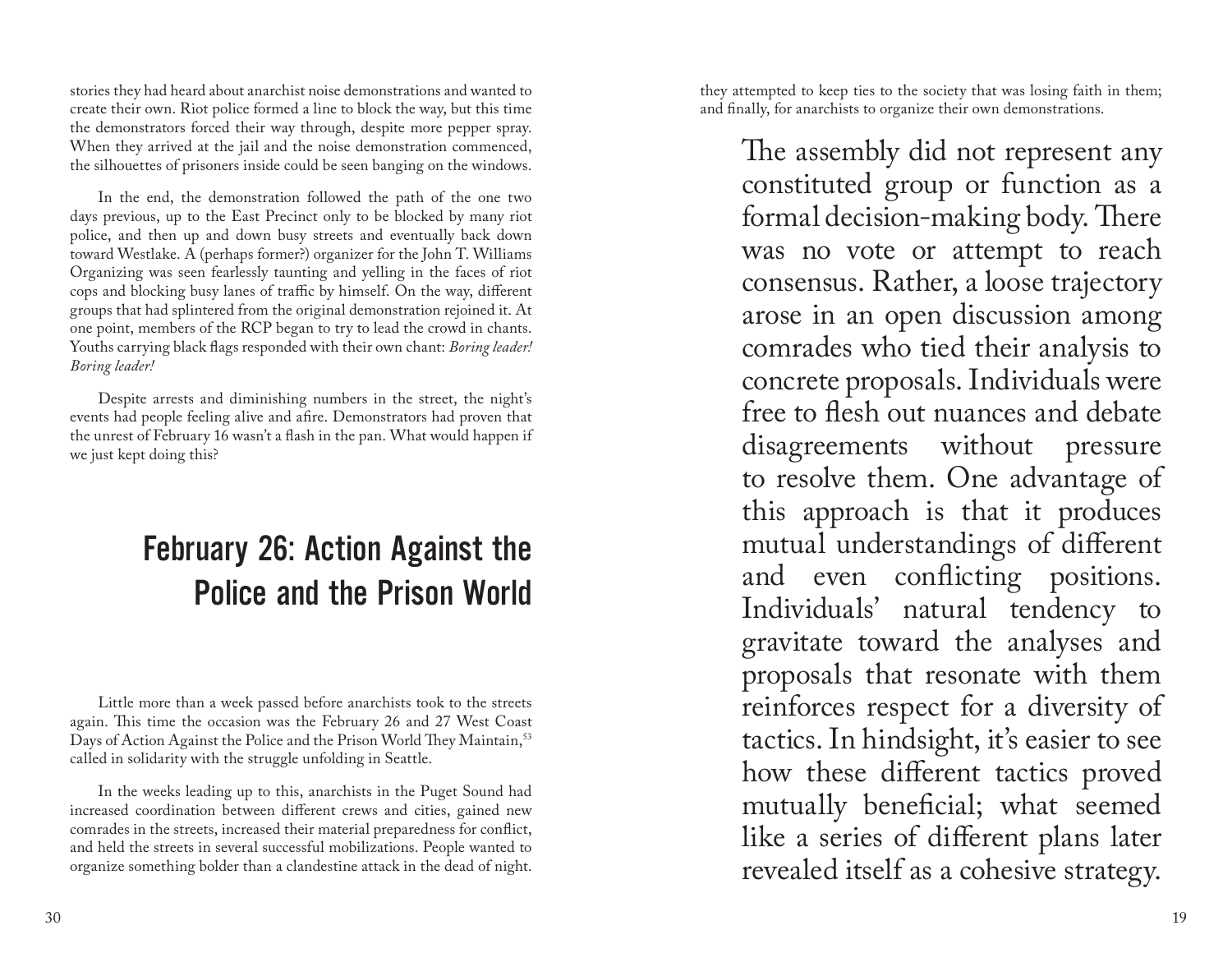# *The Strategy in Practice: Anarchist Action as a Destabilizing Force*

### Burning the Bridges They Are Building

*It happens every time an uncontrollable fire breaks out. The cowardly people who will talk with the police and work with the police come out into the light. Some snitch to the cops, some call them for protection, some lead us toward meetings where we can "talk it out." Full of vain dreams that cops can be good, they bow their heads, take the side of the police. They, like all cops, live in fear and are ruled by fear. They, like all cops, are the absolute enemy.*  — *The Police Are the Absolute Enemy40*

The risk of calling for an anarchist presence at *The Stranger*'s police accountability forum was that anarchists might accidentally participate in the proposed dialogue. The forum was organized precisely to invite the enraged to shape their rage into a civil, contained commentary; to present it to the panel of cops and politicians who would, in turn, regurgitate it as a new, improved justification for policing. Citizens would return home gutted of rage, knowing they tried, hoping they'd been heard.

Although only about half as many people turned out for the demonstration on February 18, the crowd was fiercer and more prepared to fight. The cops, too, seemed readier to clear people out of the streets, but the demonstration proved capable of defending itself. This was partly due to the increased preparedness of the black bloc, but also because nonanarchist demonstrators were adopting black bloc tactics. While anarchists had previously been the only ones seeking to escalate things, on the 18<sup>th</sup> many others arrived with plans and masked faces. Many people brought their own black flags, so they were spread throughout the crowd rather than concentrated in the black bloc. One group of youth came wearing bandanas over their faces representing different gang affiliations but marched in a bloc, symbolizing their dedication to overcoming divisions in order to fight the police together.<sup>49</sup>

At first, the demonstration passed through parts of downtown that previous protests had not visited. The crowd walked against traffic through streets clogged with cars, making it difficult for police to follow. Journalists tried to approach the black bloc with cameras but were chased off. The night was alight in the eerie red glow of the street flares carried and thrown by some demonstrators.

The mob didn't wait for a line of riot cops like the one from two nights earlier to strike. Some masked demonstrators, not in black bloc attire, lobbed bottles at the police. Police reported that they had an undercover in the crowd near one of the bottle throwers, but he was afraid to act due to the militancy of the demonstration.<sup>50</sup> Indeed, the undercover was discovered by members of the black bloc, struck in the head with a stick, and chased out.<sup>51</sup>

A rock shattered through the back window of a police cruiser. The officer inside it jumped out in a panic, leaving the car to drive into the police van in front of it. The crowd cheered, some jumping up and down in celebration.

The police tried to cover their shame with a torrent of pepper spray, but the crowd wouldn't relent. As cops on horseback began to charge the demonstrators, smoke bombs flew from the black bloc. The horses reared back and retreated; they wouldn't cross the smoke. Demonstrators took advantage of the confusion to scatter and evade the police. Despite scattering, they were far from through.<sup>52</sup>

The youth marching in a bloc separate from the black bloc took it upon themselves to lead a charge back through downtown toward the jail, snaking around blocks to avoid the police. They had been inspired by the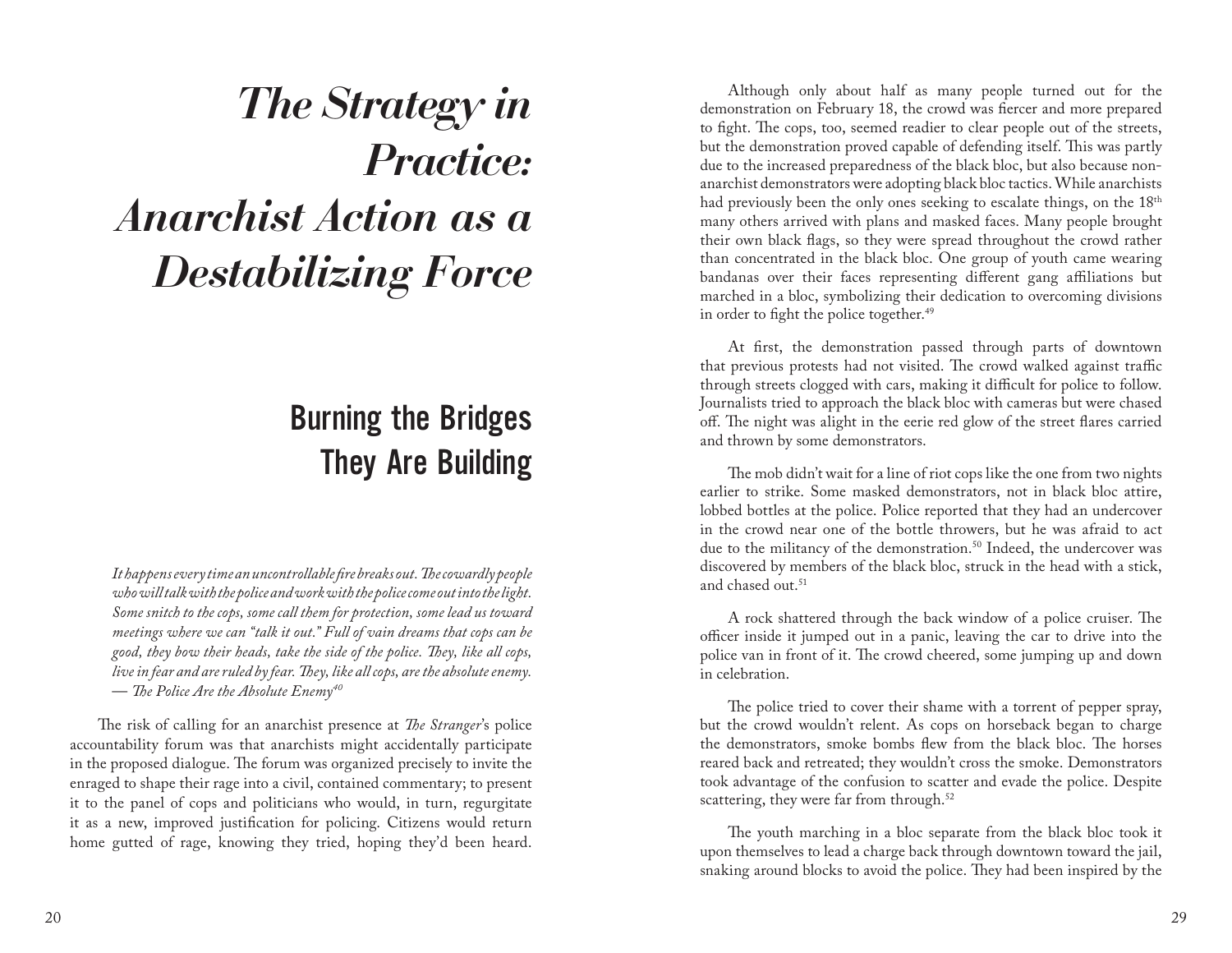The crowd wanted to break through the line and swarm the precinct, but no one seemed prepared to. This was one error anarchists made that night: there were many flags, but not enough projectiles. If the paint bomb hurled on April 9, 2010 had been thrown on this night—followed by several more—there could have been an explosion. To be sure, this lack of material preparation was not the only limitation that kept the situation simmering rather than boiling over; few in the crowd had any experience fighting cops in the street. But many people were waiting for the first brick to be thrown.

Instead, the stalemate withered the energy of the mob, and differing thoughts as to how to proceed led to smaller groups splintering off and looking for busier streets to march down or other ways to approach the precinct. Ultimately, a dwindled march returned downtown and reoccupied the same intersection that had been blocked by a few people in January. People remained in the street as midnight approached; no one was arrested.

### February 18: Birk's Resignation Means Nothing

Whatever the limits of February 16, it was unlike any protests in the recent history of the Puget Sound. This brief flash of activity could not be the conclusion of the struggle. We felt compelled to maintain momentum and increase our material preparedness. Now that we knew there were sparks of discontent, we moved to lay tinder around them by setting a time and place, inviting as many people as we could, and staving off the extinguishing forces of social order. We had to create the same situation again—but this time bring gasoline to the flames.

An opportunity came immediately: the same day demonstrators had swarmed across the city, Ian Birk announced his resignation from SPD. Anarchists responded quickly with another anonymous and open call for a demonstration: "Another Rally at Westlake—Birk's Resignation Means Nothing!"<sup>48</sup>

There were two ways to avoid this trap: to present our call for the abolition of all police as something completely alien and hostile to the conversation unfolding within City Hall, and—with any luck—to destroy that conversation. We decided to try both.

The night of the forum, an explicitly anarchist manifestation gathered outside City Hall with banners, black flags, and leaflets. The banners read *Cops = Murderers*, *Judges = Executioners*, and *Police Violence Is Not an Accident—All Cops Are Bastards*. The leaflets were uncompromising, articulating the media's role in defending the function of police in the violence of capitalism. This group openly shunned dialogue with the police but communicated with other forum attendees.

Meanwhile, a handful of anarchists donned their best courtroom clothes and attended the forum with the intention of disrupting it. As the chief of police began to speak, one sharply dressed person after another stood up to interrupt him, bombarding him with epithets. The moderator meekly tried to quiet them, but couldn't. After this, many more from the audience who were not anarchists also refused to politely wait their turn to speak. Again and again, objections from the crowd derailed the panelists. Many people walked out and encouraged others to do so. Banners and signs were displayed across the stage calling for the resignation of the chief and the jailing of Birk. The rows of uniformed police in attendance watched, powerless, as the fragile bridges to society their leaders were trying to build went up in flames. While anarchists were not behind all of this, their unhesitating defiance set the tone for the whole event.

The anarchists gathered outside decided to move their banners, chants, and leaflets inside. Bandanas went over faces, but there was a pause—no one wanted to be the first to step into City Hall. It was a regular participant from a Seattle workers' and tenants' organization, Seattle Solidarity Network<sup>41</sup>, who first stepped into the forum, unmasked. The skills learned in demand letter deliveries to the offices of crooked bosses and corrupt landlords had found a new use. The others followed, and chants of *Cops! Pigs! Murderers!* echoed off the high ceiling of the government building. The forum ground to a halt again. Police and security came running to block the mob, journalists to snap photographs. The situation was finally defused by John T. Williams' brother, Rick Williams, who announced, "I came here to listen to these people! Quiet!" Many of the disrupters were unsure of how to proceed. The media was poised to announce that anarchists were disrespecting the wishes of the Williams family. Some argued briefly with Rick Williams, but most simply filed out, tossing the remaining leaflets into the air behind them.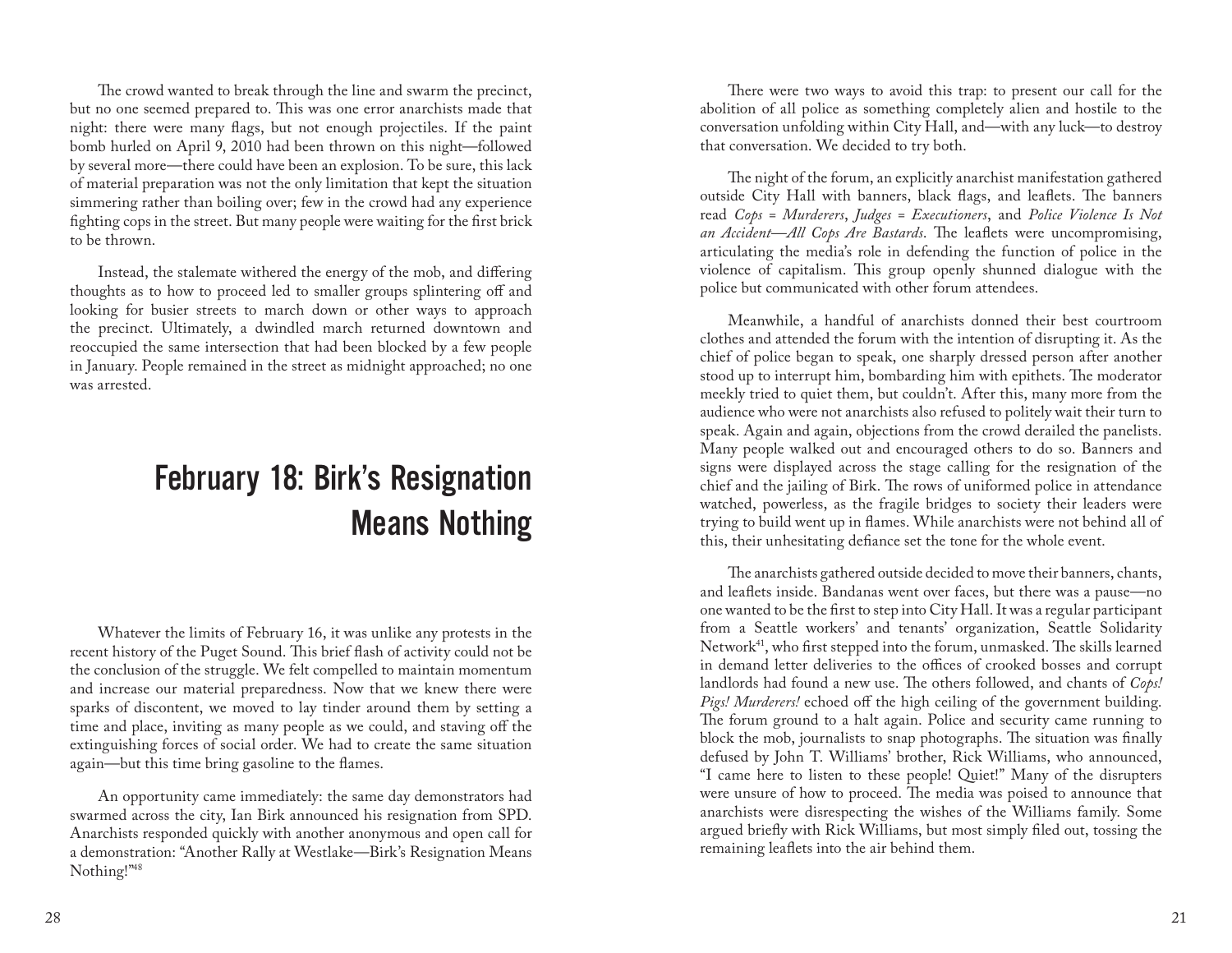The anarchist critique had not appeared as merely one of many political viewpoints rationally competing for speaking time and new adherents, but rather as a weapon. When their enemies began to rationalize, the anarchists aimed this weapon, took a deep breath, and lodged it deep in the throat of dialogue itself. The conversation sputtered, gurgled, and collapsed. In the next week's print edition, the editors of *The Stranger* didn't so much as mention the failed attempt at conciliatory communication they had tried to orchestrate. Their competitors announced that the forum had been a "failure."42 The head of the police officers' union later complained in *The Guardian* that "people refused to be quiet!" 43 Now, anarchists had to move to take advantage of their winded opponents—to deny them any opportunity to regain an air of dignity.

### A Home Invasion and a Noise Demonstration

*We have nothing to lose and everything to gain; them, quite the opposite. If they want us to be silent, we scream! If we are pushed, we push back. If they talk of reform, we talk of destruction. If they want to "Ian Birk" us, we want to "Chris Monfort" them.*  — *The Police Must Go*, distributed the night of the noise demonstration

Just two nights after the crashing of the accountability forum, the cops struck back. Some anarchists who had been involved were having a party at their house when a cop car pulled up. An officer approached and stated he was looking for one of them in particular—an anti-police activist with a visible presence in several communities. The cop said he fit the description of a suspect wanted in a supposed burglary investigation. The comrade in question had slipped into the house before the cop approached, and the friends on the porch refused to allow the cop to enter.

The cop left, but returned a few minutes later with reinforcements. The party was continuing inside when suddenly the police forced their

unmasked but unconcerned about the cops pedaling nearby, powerless to intervene. The first stop for the demonstration was the intersection where Williams was murdered. After a moment of silence, anti-cop chants grew and grew, and again anarchist leaflets whirled through the air, saturating every inch of the crowd. One woman picked up a leaflet from the ground and remarked to a friend, "What are these anarchists about, anyway?"

Immediately, another demonstrator responded, "Here, read this," handing her a leaflet entitled "Anarchists: What the Fuck Are They Doing?"

The demonstration snaked uphill toward the East Precinct that had been visited by protesters only days earlier. Suddenly, there was a division. The RCP organizers headed in the opposite direction of the masked anarchists and announced through their bullhorns that they would be leading the march back down to Westlake. The anarchists, they explained, were trying to bring the march to the precinct, where things would escalate. That was dangerous, and people shouldn't follow. For a moment, the demonstration froze between the two poles. Others, including highschool-aged radicals not in the black bloc, stood in the middle and began explaining the situation to the rest of the demonstrators. Like the anarchists, they had not come to walk in circles, but to act on their rage. The RCP, they explained, wanted to divide the march and keep it under their own control. As the crowd began to turn up the hill with the bloc, the RCP organizers could only meekly follow. Their monopoly on antipolice protests in Seattle was over.

On the way to the precinct, more anarchist leaflets were spread all over the Capitol Hill neighborhood. Some demonstrators tried to pull down the fences around construction sites to drag into the streets; others implored drivers and people on buses to join them. As the crowd passed busy bars and cafés, demonstrators chanted, *Out of the bars! Into the streets!*  But those crowded around tables and drinks were mostly content to watch through the windows, some flashing, of all things, peace signs. The demonstration moved on. *They can keep their bars. The streets are ours!*

As the demonstration came within a block of the precinct, a line of riot police came into view, blocking the way. The police were clearly scared of what might happen if hundreds of enraged demonstrators reached the station. The crowd didn't try to change course, instead swelling into the intersection in front of the row of shields, clubs, and helmets. Tension rose. The crowd roared louder and louder, individuals fighting to the front of the mob to scream in the faces of cops who tried to maintain calm but visibly winced as some demonstrators yelled, "Chris Monfort was right!"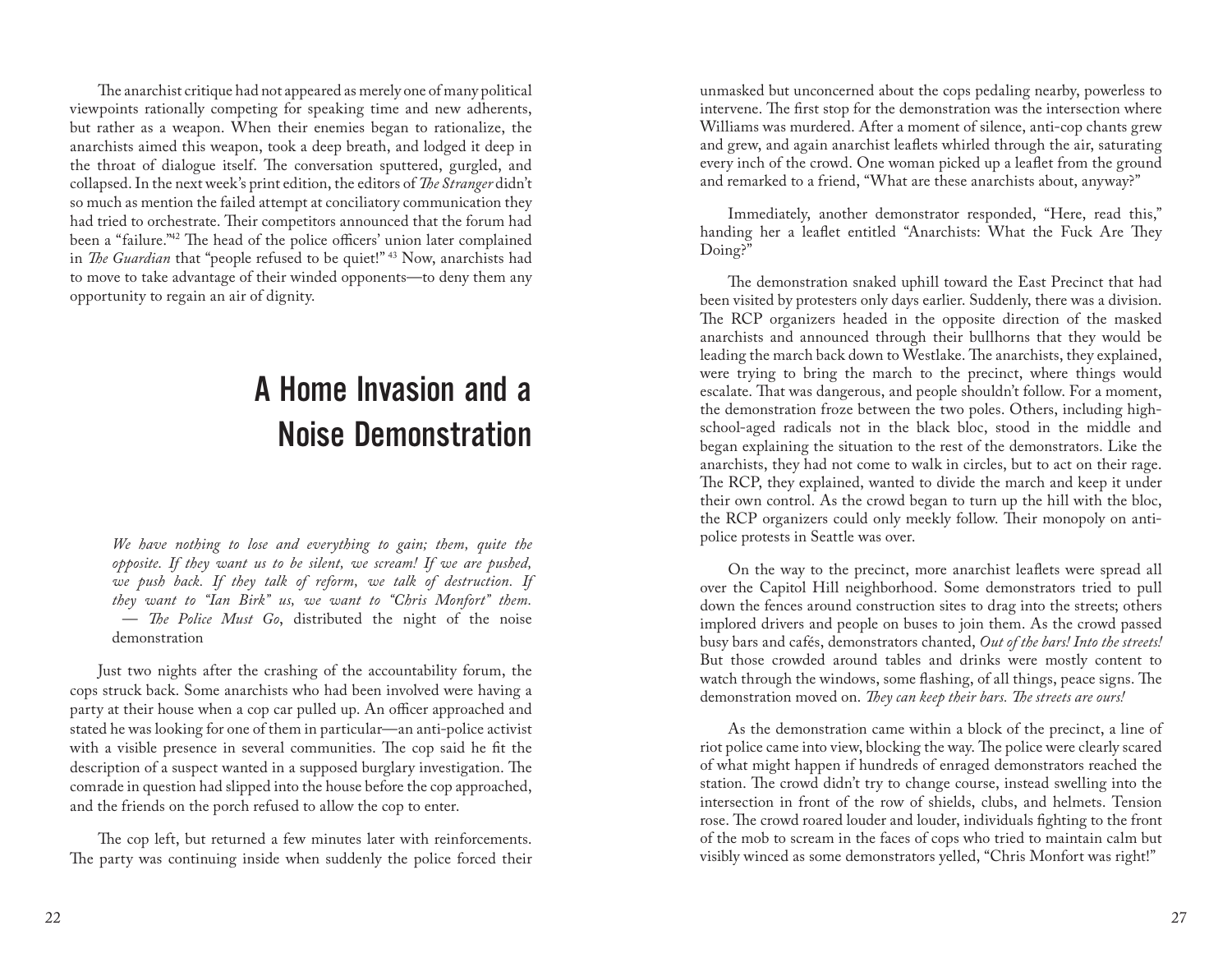was heard by many who hadn't attended the demonstration. Anarchists had loudly announced the end of passive protest. But would anarchist action become only another spectacle, with most of those who cheered remaining on the sidelines? What could mobilize the rage of a dormant population?

In only a few days, anarchists got an opportunity to find out. On February 15, reports circulated that the next day the city prosecutor would announce that no charges were to be filed against Birk. If there was a moment for large-scale anti-police revolt, this was it. Anarchists needed to act quickly to announce a time and place for a large gathering that could go in any direction as the night unfolded. Any hesitation and the moment of conflict would be framed and constrained by the forces invested in maintaining social peace. At the time, there was much talk of the use of Facebook to spread the popular uprising in Egypt weeks earlier. Anarchists in the Puget Sound are understandably skeptical about social media tools; nonetheless, they decided that Facebook might be the best way to reach large numbers of strangers quickly.

The callout was posted to Facebook anonymously as an event page. It was carefully worded so as to be as open to as many people as possible without compromising the anarchist analysis of the police. There was no call for self-restraint, no particular demands. The statement simply asked people to converge at 6 p.m. at Westlake Center, the closest thing to a public square in downtown Seattle and the starting point of many protests, in order to act on their rage. Overnight, the event page grew from 400 invites to over 8000. A commenter on the page asked, "Who is organizing this?"

Another responded, "At this point, we all are."

Confirmed attendees online and actual bodies in the street are two different things. But as evening fell, it was clear that the night would be different than the small protests of the past. The John T. Williams Organizing Committee and October 22nd Coalition had both called for their own protests a bit earlier. Now, their numbers headed to Westlake to join the swelling mob. All the previous protests had drawn less than 100 participants. The crowd on February 16 was huge by comparison, although probably under 1000. It was hard to estimate the number because more people were still arriving as the march left the square, taking the street despite innumerable police on bikes and horses and in unmarked cars.

Marchers took over every lane of traffic. The black bloc was a massive, shifting shadow in the sea of bodies. Some people weaved in and out of the crowd, writing anti-cop slogans on street signs and walls with markers,

way in through the windows; they attacked the occupants of the house, punching one in the face, and arrested three on flimsy assault charges. As the man they came looking for was carried out, one cop yelled at him "I will Ian Birk you, motherfucker!"

Friends quickly arranged bail and jail support, and many people spent the day waiting at the jail for the arrestees to be released. When they still had not been released that night, anarchists called for a noise demonstration outside the jail.

To everyone's surprise, about fifty people gathered—a larger crowd than the anarchist presence at any of the preceding demonstrations. Because the speaker system malfunctioned, the only noise was the sound of flag poles banging against walls and street signs and the screams and chants of the crowd. Nonetheless, the roar that assailed the concrete walls was tremendous. It was around 10 p.m.—lights out in the jail—but on several floors, the silhouettes of hands could be seen in the windows, waving back enthusiastically.

One cop car appeared. As the occupant exited the car to approach the mob, individuals ripped apart the grating of the jail guards' parking garage, flinging the bolts and hunks of metal at him. He returned to his car to call in backup and await instructions. As the noise continued, people began to smash nearby surveillance cameras.

Another police car arrived and tried to box the crowd in, but the demonstrators effortlessly walked around it, the cops inside afraid to face the group. The demonstration circled the jail a few times while more police cars arrived. Another officer attempted to approach the demonstration; a metal trash can was hurled at him, and he hastened back to his car. After half an hour, the demonstration suddenly dispersed, leaving the cops in their cars waiting obediently for orders. No one was arrested.

The three who had been beaten, threatened, and arrested were released the next day. The charges against them were dropped at their first court appearances.

The significance of the house invasion was clear: the police were threatened by those who wouldn't play the game of "accountability." Because of the swift response from anarchists, the cops' plan had backfired. That night many different crews from the Puget Sound, some of whom had never worked together before, discovered that they could face down the police—even on the enemy's home turf.